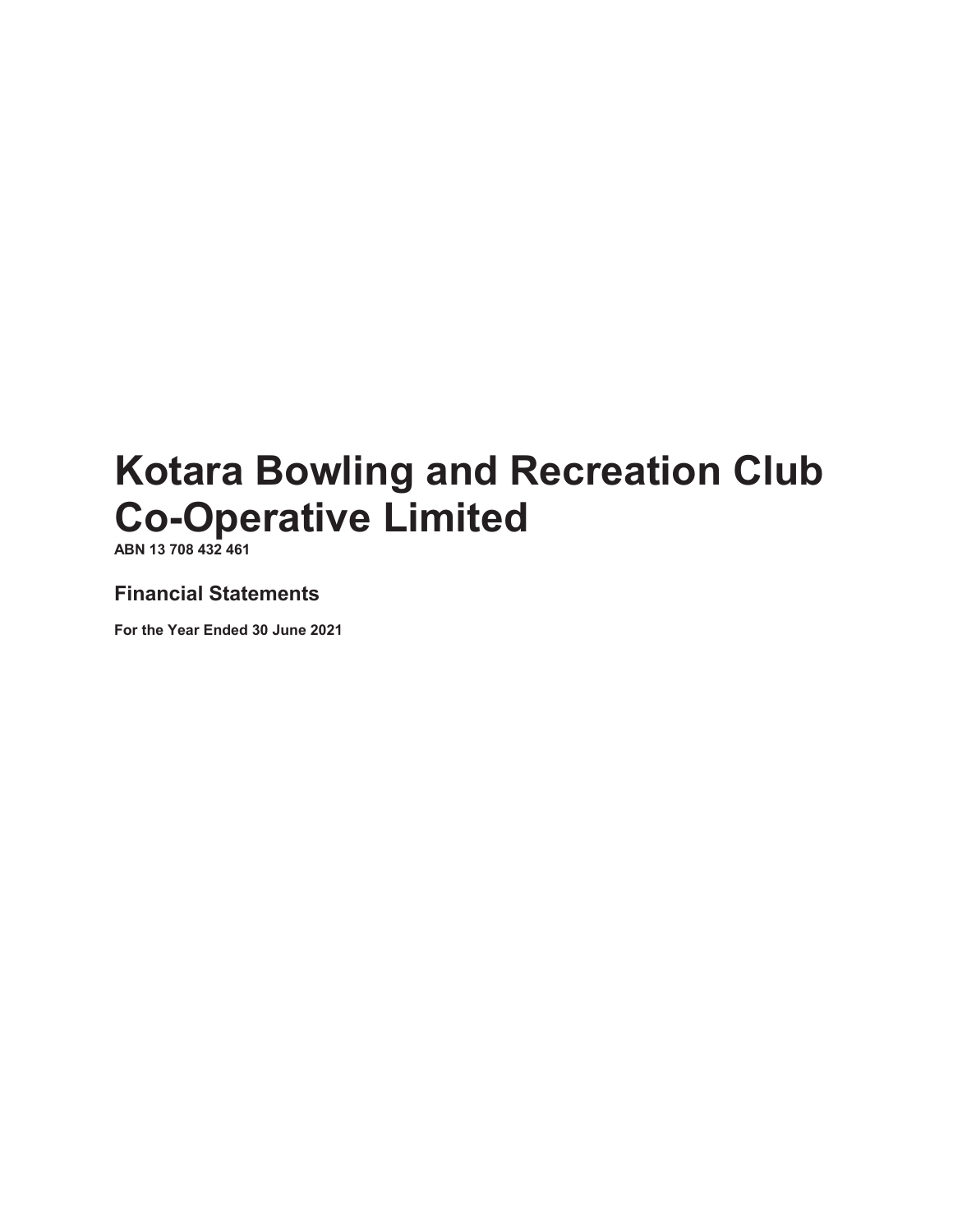**ABN 13 708 432 461**

#### **Contents**

**For the Year Ended 30 June 2021**

| <b>Financial Statements</b>                                |    |
|------------------------------------------------------------|----|
| Directors' Report                                          |    |
| Directors' Declaration                                     | 4  |
| Assurance Practitioner's Independence Declaration          | 5  |
| Independent Assurance Practitioner's Review Report         | 6  |
| Statement of Profit or Loss and Other Comprehensive Income | 8  |
| <b>Statement of Financial Position</b>                     | 9  |
| Statement of Changes in Equity                             | 10 |
| <b>Statement of Cash Flows</b>                             | 11 |
| Notes to the Financial Statements                          | 12 |
|                                                            |    |

Page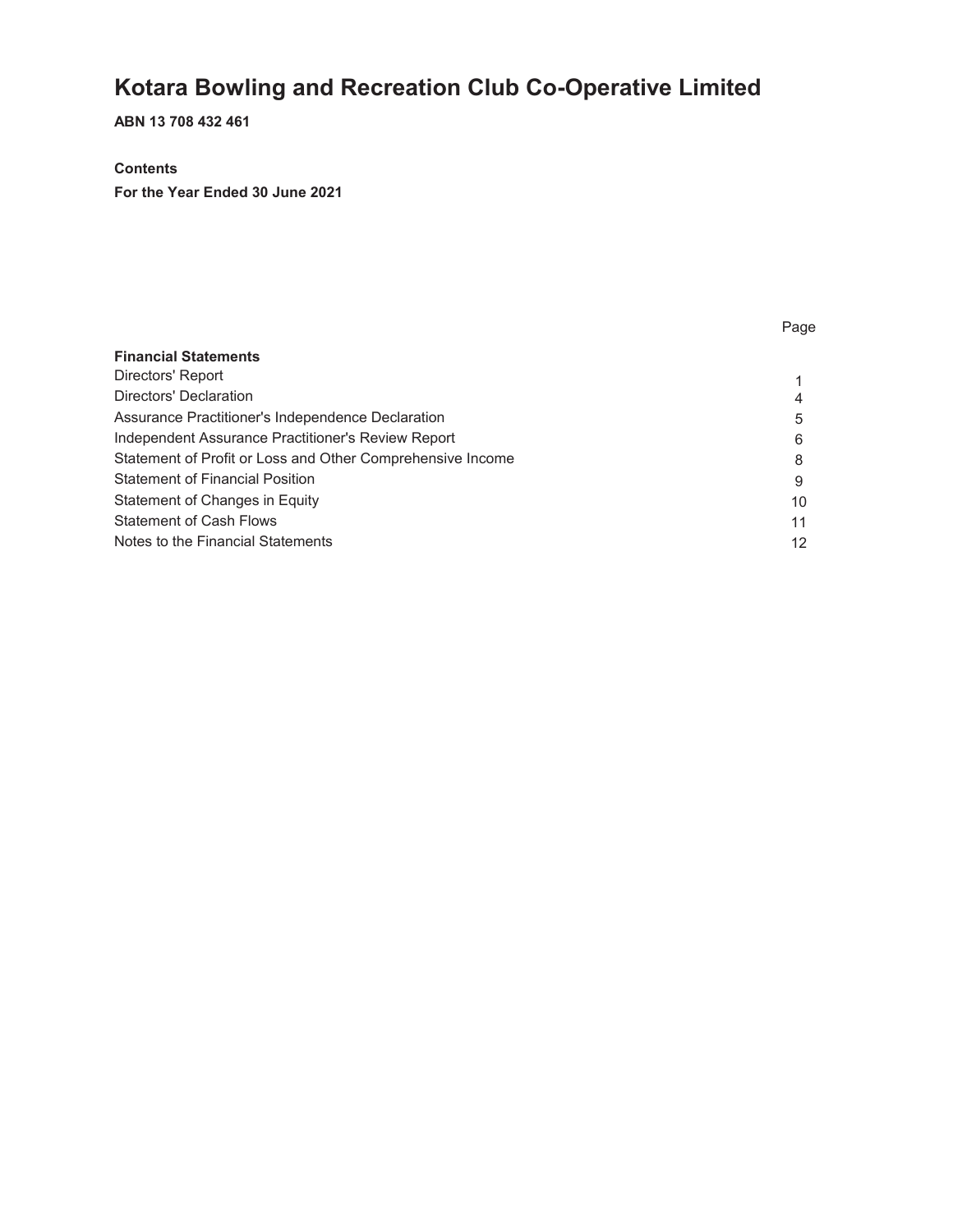**ABN 13 708 432 461**

#### **Directors' Report**

#### **30 June 2021**

The Directors present their report on Kotara Bowling and Recreation Club Co-Operative Limited for the financial year ended 30 June 2021.

#### **Directors**

The names of the Directors in office at any time during, or since the end of, the year are:

| <b>Names</b>          | <b>Position</b> | <b>Years' Service</b> |
|-----------------------|-----------------|-----------------------|
| Robert Muir           | President       | 3                     |
| Alan Blaker           | Vice President  | 9                     |
| Jarrad Biscan-Roberts | Vice President  |                       |
| Ray Smith             | Director        | Ceased 29/07/2021     |
| Chris Collison        | Director        |                       |
| Lisa Henry            | <b>Director</b> |                       |

Directors have been in office since the start of the financial year to the date of this report unless otherwise stated. Mr. Ray Smith passed away on 29 July 2021. Ray has been an invaluable member of the Club's Board since 1999. The Board passes its condolences to Ray's wife, Marg and to all his family and friends.

#### **Club secretary**

The following person held the position of Club secretary at the end of the financial year:

Benjamin Hamilton, who is also the Secretary Manager of the Club, has been the Club Secretary since 1 August 2019.

#### **Principal activities**

The principal activity of Kotara Bowling and Recreation Club Co-Operative Limited during the financial year was the conduct of a Licensed Club.

No significant changes in the nature of the Club's activity occurred during the financial year.

#### **Operating results**

The profit of the Club after providing for income tax amounted to \$ 109,114 (2020: \$ 161,352).

#### **Review of operations**

Profit from bar trading amounted to \$34,256 and gross profit percentage of 58% was obtained from sales of \$572,942.

Net gaming revenue amounted to \$448,513 and compares with \$402,984 in 2020.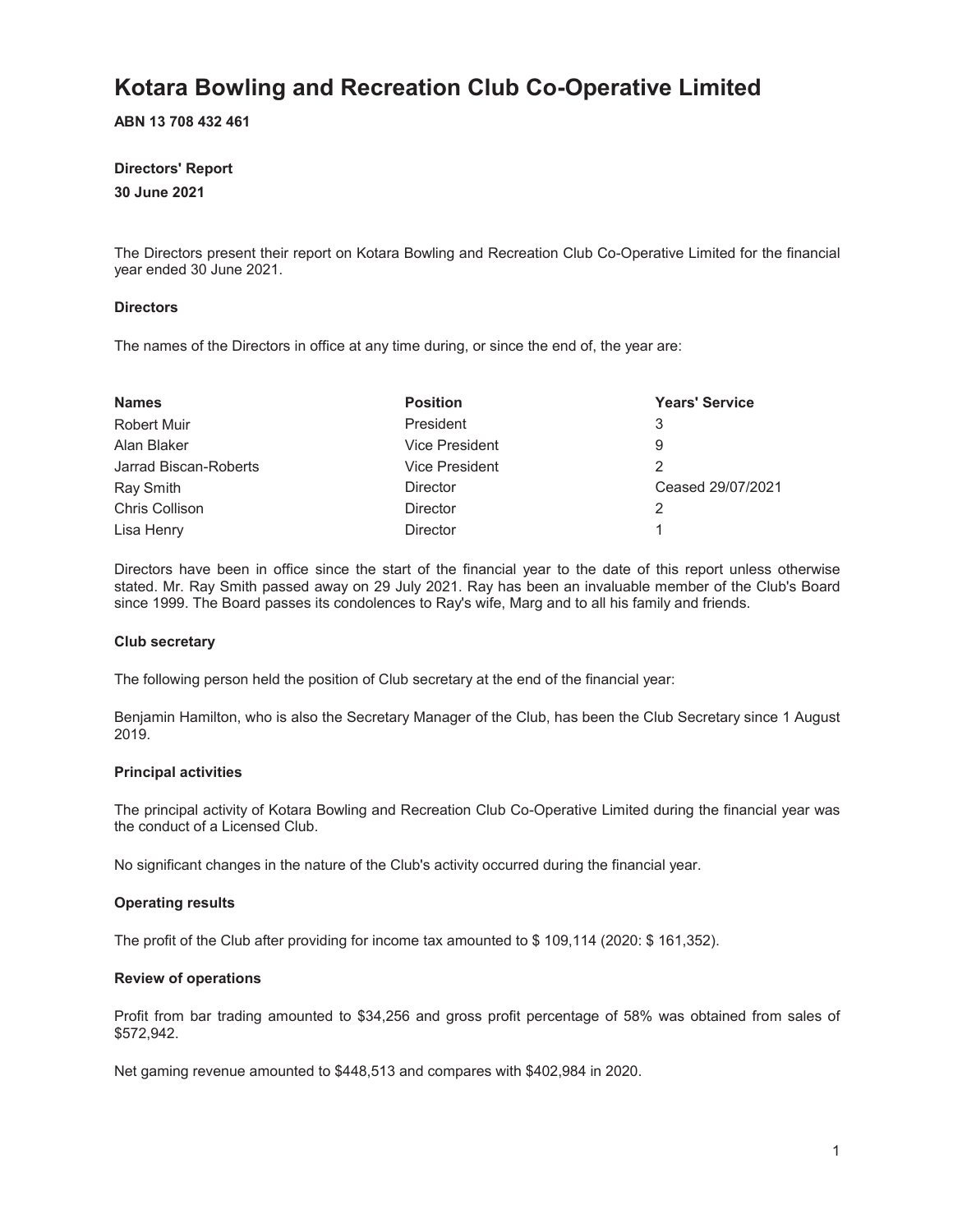#### **ABN 13 708 432 461**

### **Directors' Report**

#### **30 June 2021**

#### **Meetings of Directors**

During the financial year, 12 meetings of Directors were held. Attendances by each Director during the year were as follows:

|                               | <b>Directors' Meetings</b> |                 |  |
|-------------------------------|----------------------------|-----------------|--|
|                               | Number eligible to attend  | Number attended |  |
| Robert Muir                   | 12                         | 12              |  |
| Alan Blaker                   | 12                         | 11              |  |
| Jarrad Biscan-Roberts         | 12                         | 12              |  |
| Ray Smith (ceased 29/07/2021) | 12                         | 6               |  |
| Chris Collison                | 12                         | 8               |  |
| Lisa Henry                    | 12                         | 11              |  |
|                               |                            |                 |  |

#### **Significant changes in state of affairs**

There have been no significant changes in the state of affairs of the Club during the year.

#### **After balance date events**

No matters or circumstances have arisen since the end of the financial year which significantly affected or may significantly affect the operations of the Club, the results of those operations or the state of affairs of the Club in future financial years apart from:

From 5pm on 5 August 2021, the Club was directed to close along with all other non-essential businesses by the NSW Government due to escalating transmission of COVID-19 within regional areas. Refer to Note 15 for further information.

#### **Short and long term objectives**

The Club has established short and long term objectives as outlined in the Club's business plan which is reviewed on an annual basis. These objectives are both financial and non financial and are aimed towards providing a comfortable and secure environment to its members that continues to meet their needs. These objectives are measured through both financial and non financial key performance indicators that have been determined relevant to the Club industry. No information is included on the likely developments in the operations of the Club and the expected results of those operations.

#### **Environmental issues**

The Club's operations are subject to environmental regulations under the laws of the Commonwealth and States of Australia. The Directors are not aware of any breaches of the legislation during the financial year which are material in nature.

#### **Assurance Practitioner's independence declaration**

The assurance practitioner's independence declaration for the year ended 30 June 2021 has been received and can be found on page 5 of the financial report.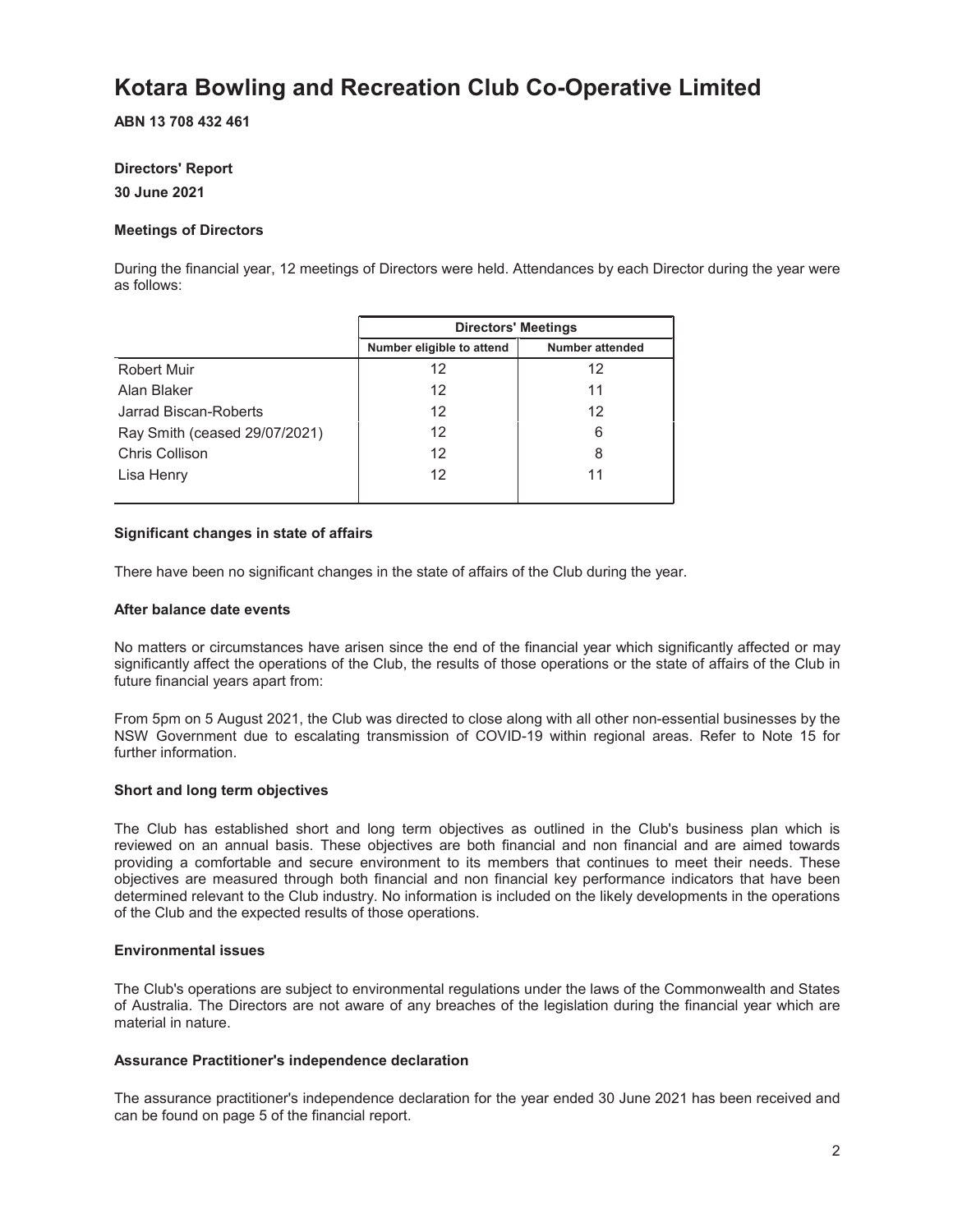**ABN 13 708 432 461**

#### **Directors' Report**

**30 June 2021**

#### **Disclosure of Core and Non-Core Property**

Pursuant to Section 41J(2) of the Registered Clubs Act 1976 and for the financial year ended 30 June 2021, the Directors have determined that the property of the Club shall be classified as follows:

| <b>Address</b>  | <b>Address</b>         | <b>Current Usage</b> | <b>Classification</b> |
|-----------------|------------------------|----------------------|-----------------------|
| Lot 92B / 13333 | 2 Howell Street Kotara | Club Premises        | Core                  |

#### **Mandatory Director Training**

Under the Registered Clubs Amendment (Disclosures) Regulation 2019, the Club is required to disclose to its members certain information relating to mandatory training requirements undertaken by Directors. As the Club has annual gaming machine profits of less than \$1 million, the Regulation prescribes that at least two Directors must complete their mandatory training within 12 months of appointment unless otherwise exempt.

The Board has deemed one Director, A. Blaker, exempt based on time served on the Club's Board and J. Biscan-Roberts and R. Muir exempt based on holding relevant qualifications.

#### **Indemnification and insurance of officers**

The Club has paid premiums to insure each of the Directors against liabilities for costs and expenses incurred by them in defending any legal proceedings arising out of their conduct while acting in the capacity of Director of the Club, other that conduct involving a wilful breach of duty in relation to the Club.

#### **Director emoluments**

No Director has received or become entitled to receive, during or since the financial year, a benefit because of a contract made by the Club, with a Director, a firm of which the Director is a member or an entity in which the Director has a substantial financial interest.

Signed in accordance with a resolution of the Board of Directors:

Director: ................................................................................................................................................

Arsta

Director: ................................................................................................................................................

Dated 17 September 2021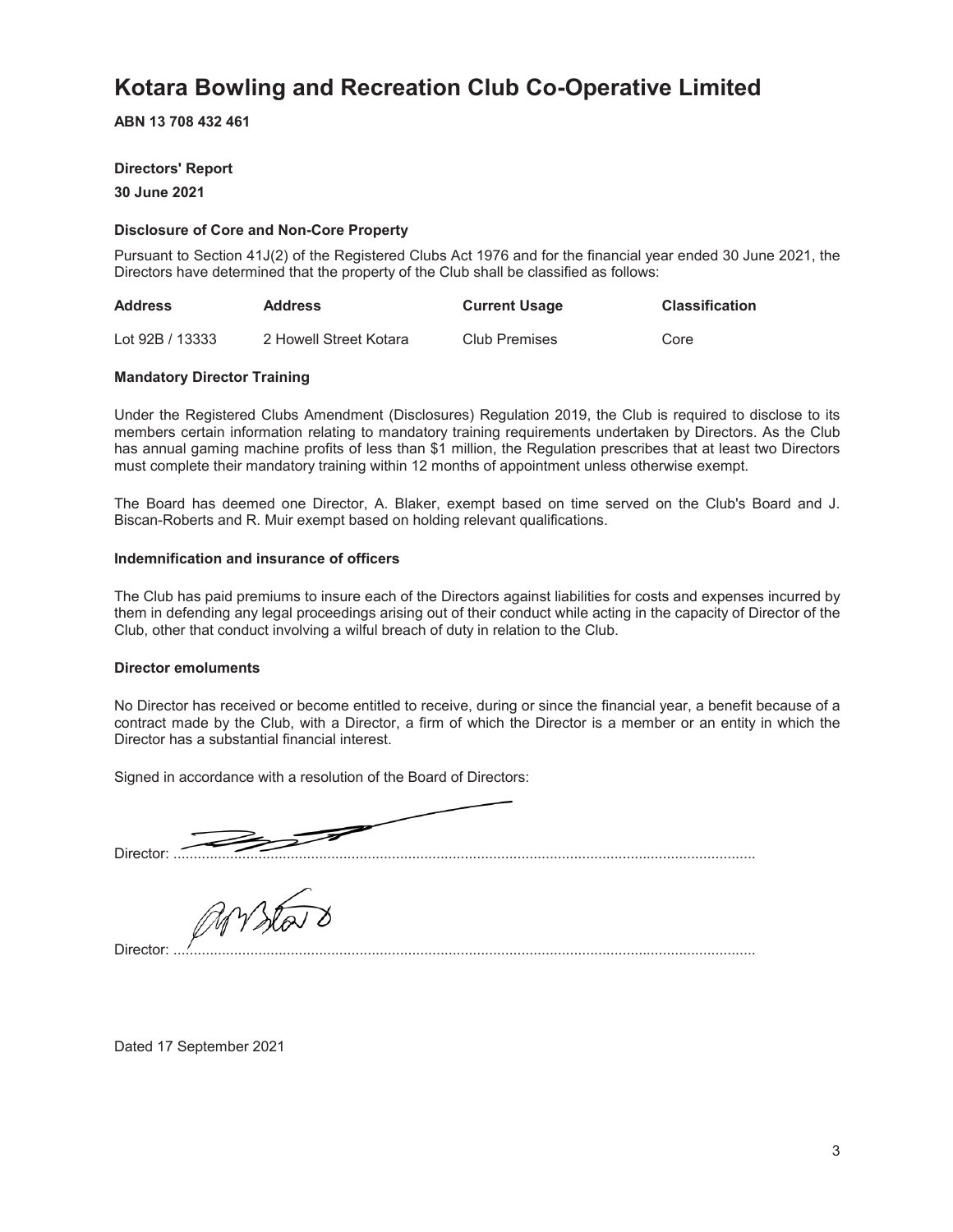**ABN 13 708 432 461**

#### **Directors' Declaration**

In the Directors' opinion:

- 1. The financial statements and notes, as set out on pages 8 to 25, are in accordance with the *Co-operatives National Law (NSW*) and the *Co-operatives National Law Regulations (NSW)* and:
	- (a) comply with Australian Accounting Standards Reduced Disclosure Requirements; and
	- (b) give a true and fair view of the Club's financial position as at 30 June 2021 and of its performance for the year ended on that date of the Club.
- 2. There are reasonable grounds to believe that the Club will be able to pay its debts as and when they become due and payable.

This declaration is made in accordance with a resolution of the Board of Directors.

Director ................................................................................................................................................

Director ................................................................................................................................................

Dated 17 September 2021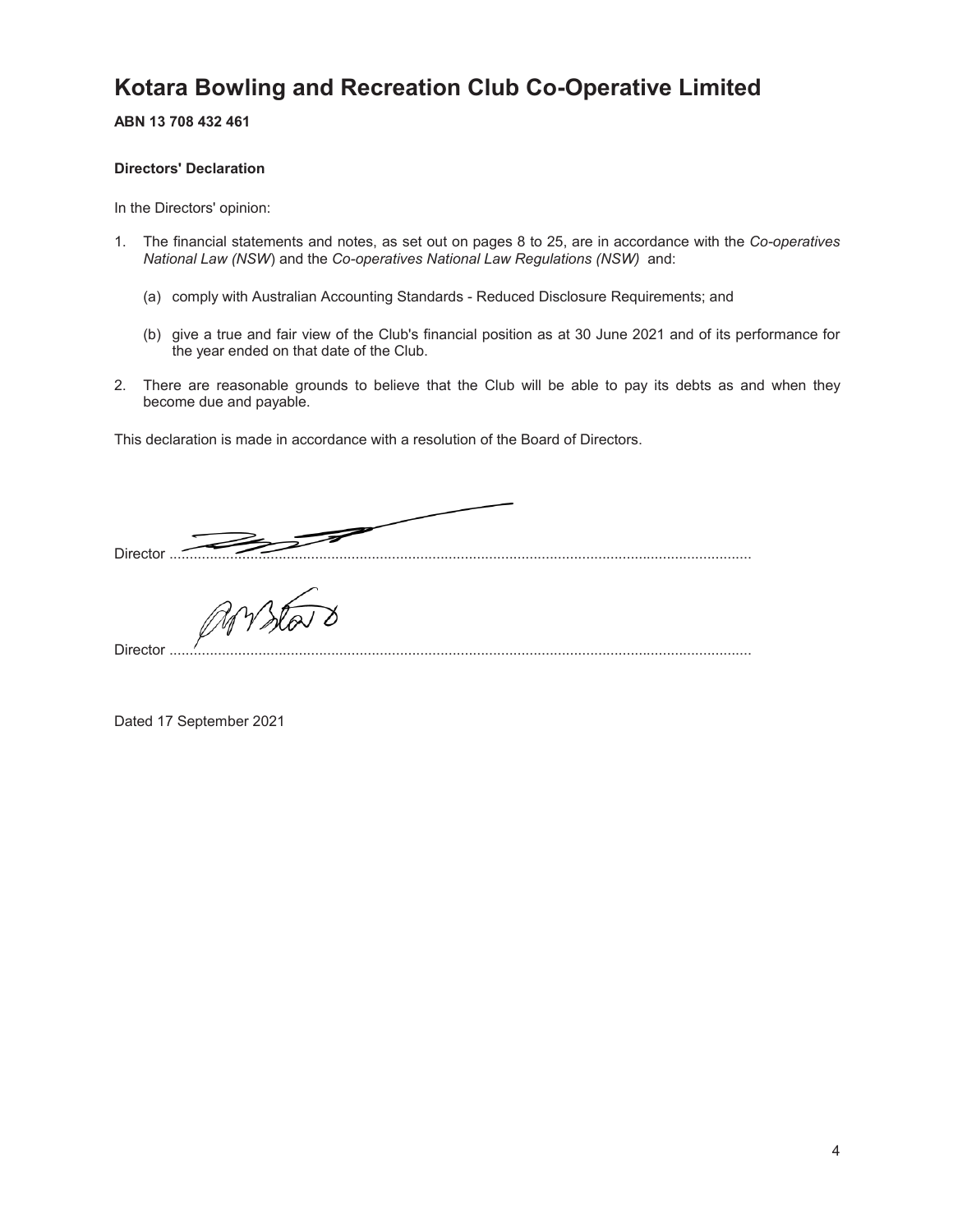**ABN 13 708 432 461**

#### **Assurance Practitioner's Independence Declaration**

I declare that, to the best of my knowledge and belief, during the year ended 30 June 2021, there have been:

- (i) no contraventions of the assurance practitioner independence requirements as set out in the *Corporations Act 2001* in relation to the review; and
- (ii) no contraventions of any applicable code of professional conduct in relation to the review.

Cutcher & Neale Assurance Pty Ltd (An authorised audit company)

N. Nancarrow CA

**Director** 

NEWCASTLE

10 September 2021

Newcastle 130 Parry Street (PO Box 694) Newcastle West NSW 2302 T 02 4928 8500 F 02 4926 1971 E cnmail@cutcher.com.au Sydney Suite 1102, Level 11, 20 Berry Street (PO Box 281) North Sydney NSW 2059 T 02 9923 1817 Brisbane Suite 6, 36 Agnes Street (PO Box 91) Fortitude Valley QLD 4006 T 07 3268 4944 Liability Limited by a scheme approved under Professional Standards Legislation. Cutcher & Neale Assurance Pty Ltd ABN 37 126556 330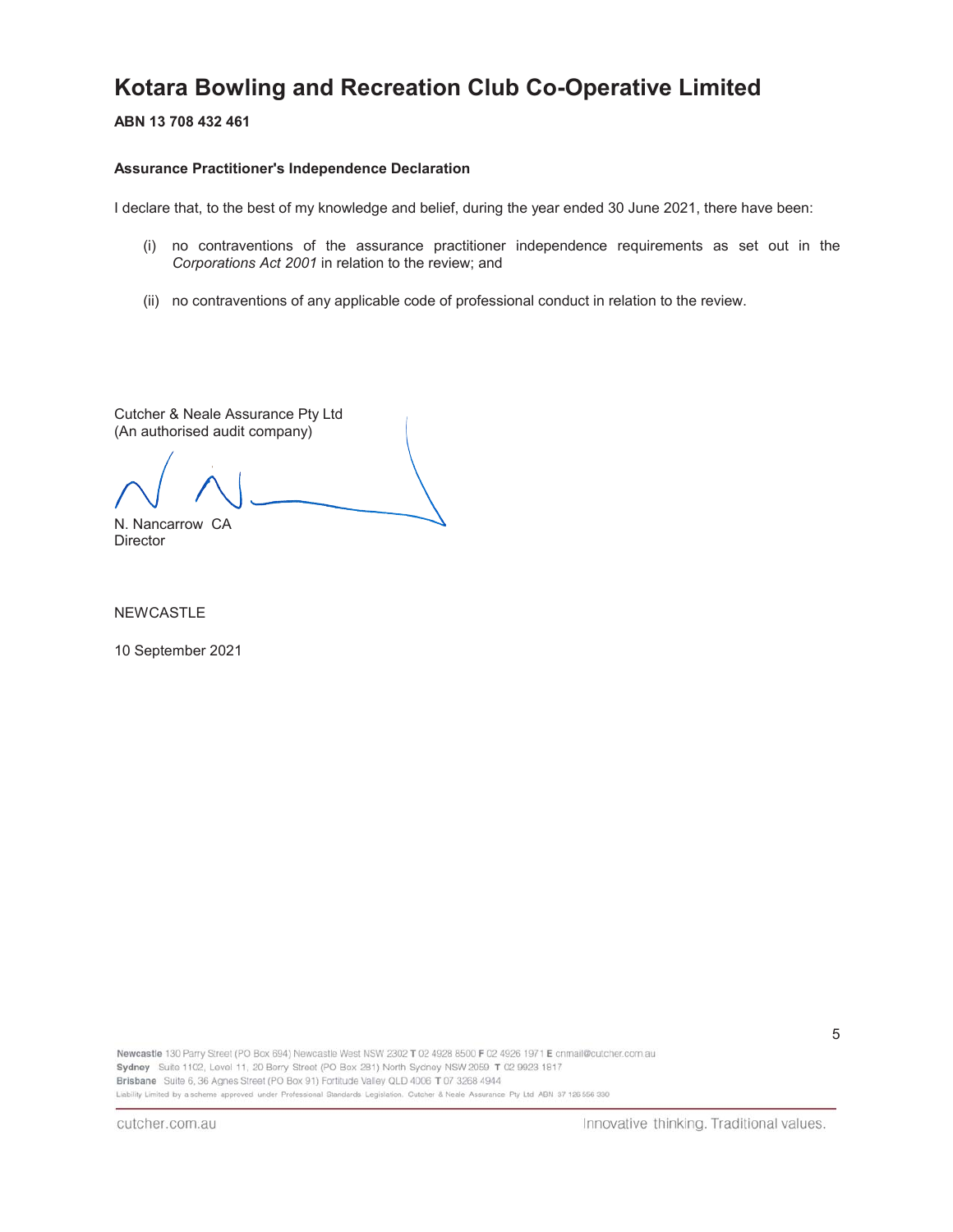#### **ABN 13 708 432 461**

#### **Independent Assurance Practitioner's Review Report to the members of Kotara Bowling and Recreation Club Co-Operative Limited**

#### *Report on the Financial Report*

We have reviewed the accompanying financial report of Kotara Bowling and Recreation Club Co-Operative Limited (the Club), which comprise the statement of financial position as at 30 June 2021, the statement of profit or loss and other comprehensive income, the statement of changes in equity and the statement of cash flows for the year then ended, and notes to the financial statements, including a summary of significant accounting policies, and the Directors' Declaration.

#### *Emphasis of Matter*

We draw attention to Note 1(b) to the financial report, which discusses the impact of COVID-19 on the Club's operations and finances in 2020 and 2021. Disclosure of events after balance date at Note 15 outlines the recent lockdown imposed by the NSW Government which resulted in the closure of the Club from 5pm on 5 August 2021. Our opinion is not modified in respect of this matter.

#### *Responsibilities of Directors for the Financial Report*

The Directors of the Club are responsible for the preparation of the financial report that gives a true and fair view in accordance with Australian Accounting Standards - Reduced Disclosure Requirements, the *Co-operatives National Law (NSW)* and the *Co-operatives National Law Regulations (NSW)*, and for such internal control as the Directors determine is necessary to enable the preparation of a financial report that gives a true and fair view and is free from material misstatement, whether due to fraud or error.

#### *Assurance Practitioner's Responsibilities for the Review of the Financial Report*

Our responsibility is to express a conclusion on the accompanying financial statements. We conducted our review in accordance with Standard on Review Engagements ASRE 2400, *Review of a Financial Report Performed by an Assurance Practitioner Who is not the Auditor of the Entity*. ASRE 2400 requires us to conclude whether anything has come to our attention that causes us to believe that the financial statements, taken as a whole, are not prepared in all material respects in accordance with the applicable financial reporting framework. This Standard also requires us to comply with relevant ethical requirements.

A review of financial statements in accordance with ASRE 2400 is a limited assurance engagement. The assurance practitioner performs procedures, primarily consisting of making enquiries of management and others within the entity, as appropriate, and applying analytical procedures, and evaluates the evidence obtained.

The procedures performed in a review are substantially less than those performed in an audit conducted in accordance with Australian Auditing Standards. Accordingly, we do not express an audit opinion on these financial statements.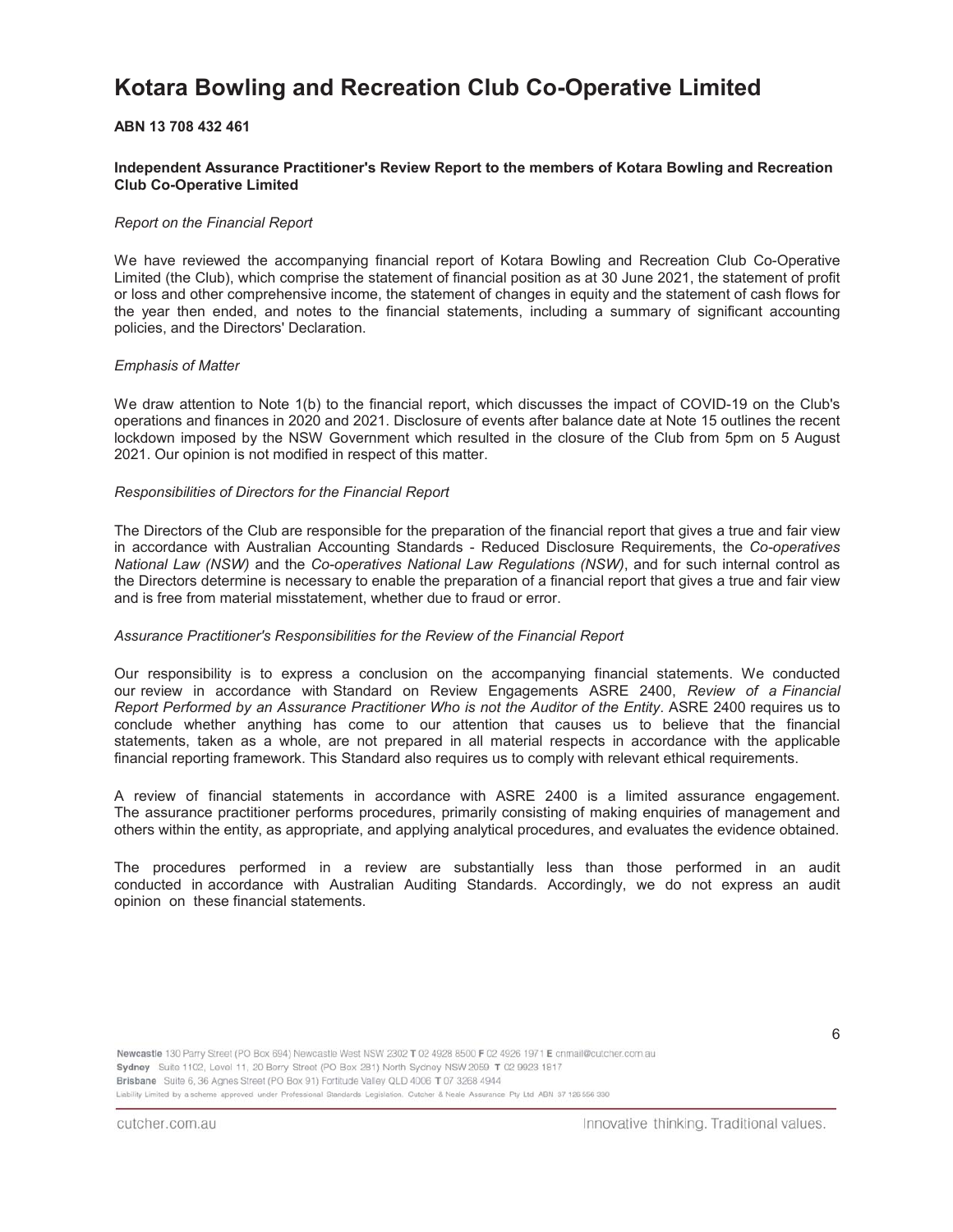**ABN 13 708 432 461**

**Independent Assurance Practitioner's Review Report to the members of Kotara Bowling and Recreation Club Co-Operative Limited**

*Conclusion*

Based on our review, nothing has come to our attention that causes us to believe that these financial statements do not present fairly, in all material respects, the financial position of Kotara Bowling and Recreation Club Co-Operative Limited as at 30 June 2021, and of its financial performance and cash flows for the year then ended, in accordance with the Australian Accounting Standards.

Cutcher & Neale Assurance Pty Ltd

(An authorised audit company)

N. Nancarrow CA **Director** 

NEWCASTLE

18 September 2021

Newcastle 130 Parry Street (PO Box 694) Newcastle West NSW 2302 T 02 4928 8500 F 02 4926 1971 E cnmail@cutcher.com.au Sydney Suite 1102, Level 11, 20 Berry Street (PO Box 281) North Sydney NSW 2059 T 02 9923 1817 Brisbane Suite 6, 36 Agnes Street (PO Box 91) Fortitude Valley QLD 4006 T 07 3268 4944 Liability Limited by a scheme approved under Professional Standards Legislation. Cutcher & Neale Assurance Pty Ltd ABN 37 126556 330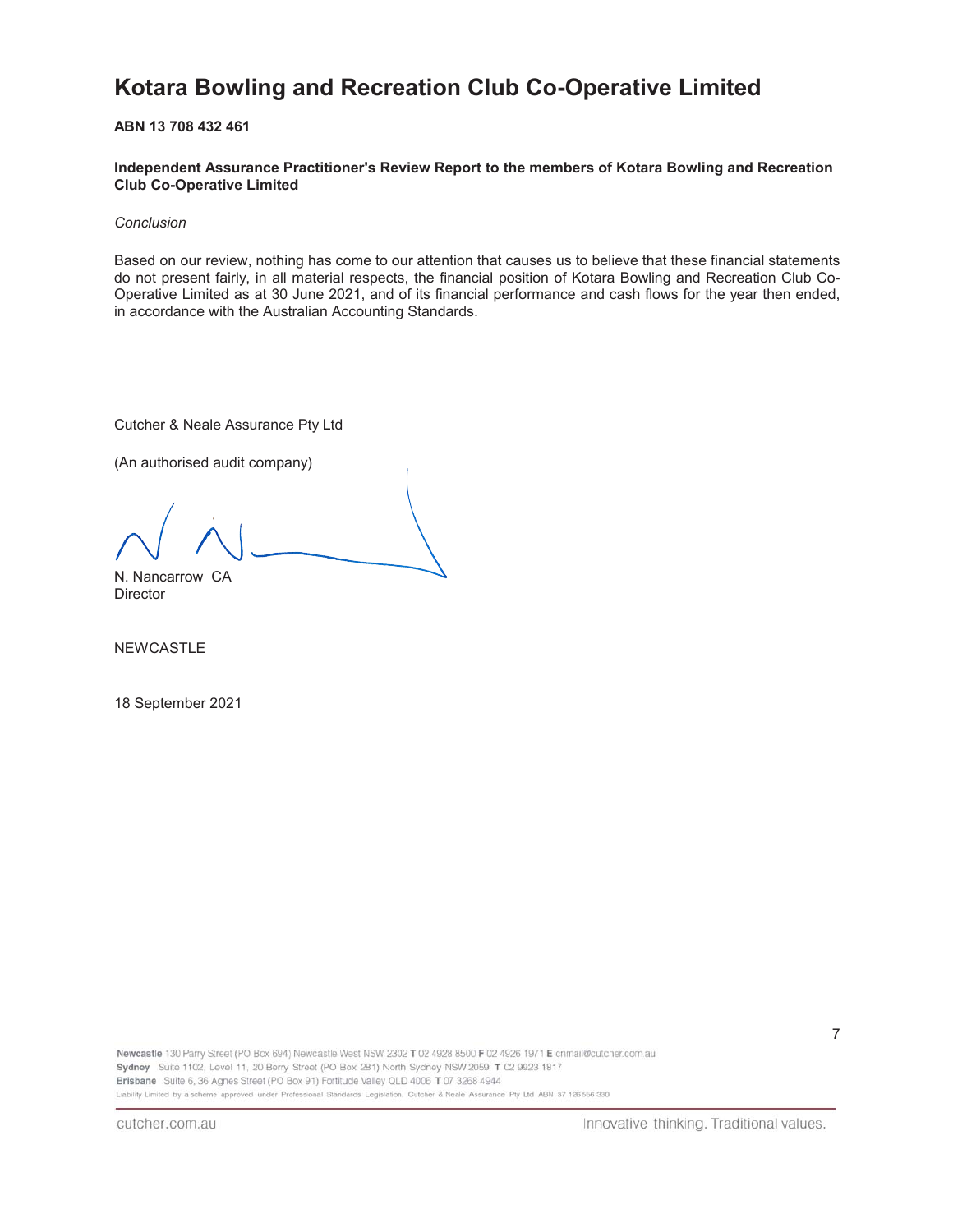#### **ABN 13 708 432 461**

#### **Statement of Profit or Loss and Other Comprehensive Income For the Year Ended 30 June 2021**

|                                             |                | 2021       | 2020       |
|---------------------------------------------|----------------|------------|------------|
|                                             | <b>Note</b>    | \$         | \$         |
| Bar sales                                   |                | 572,942    | 583,407    |
| Less: Bar cost of goods sold                |                | (242, 712) | (252, 045) |
| Gross profit                                |                | 330,230    | 331,362    |
| Gaming machine net clearances               |                | 448,513    | 402,984    |
| Tab and Keno commissions                    |                | 49,048     | 53,656     |
| Raffles and bingo income                    |                | 188,251    | 234,581    |
| Bowling income                              |                | 25,132     | 26,012     |
| Other revenue from contracts with customers | 2              | 23,533     | 32,804     |
| Other revenue from ordinary activities      | $\overline{2}$ | 34,635     | 90,614     |
| Other revenue from non-ordinary activities  | $\overline{2}$ | 159,073    | 115,376    |
| Bar trading expenses                        |                | (295, 974) | (252, 782) |
| Gaming machine trading expenses             |                | (28, 426)  | (19, 416)  |
| Tab & Keno expenses                         |                | (33, 543)  | (27, 352)  |
| Raffles and bingo expenses                  |                | (209, 508) | (243, 026) |
| Bowling expenses                            |                | (54, 712)  | (62, 919)  |
| Club promotion and entertainment expenses   |                | (22, 497)  | (50, 930)  |
| Occupancy expenses                          |                | (152, 294) | (144, 517) |
| Depreciation and amortisation expenses      |                | (114, 990) | (105, 688) |
| Administrative expenses                     |                | (221, 850) | (190, 042) |
| Borrowing cost expenses                     |                | (15, 507)  | (29, 365)  |
| Profit / (loss) before income tax           |                | 109,114    | 161,352    |
| Income tax expense/(benefit)                |                |            |            |
| Profit / (loss) after income tax            |                | 109,114    | 161,352    |
| Other comprehensive income                  |                |            |            |
| Total comprehensive income / (loss)         |                | 109,114    | 161,352    |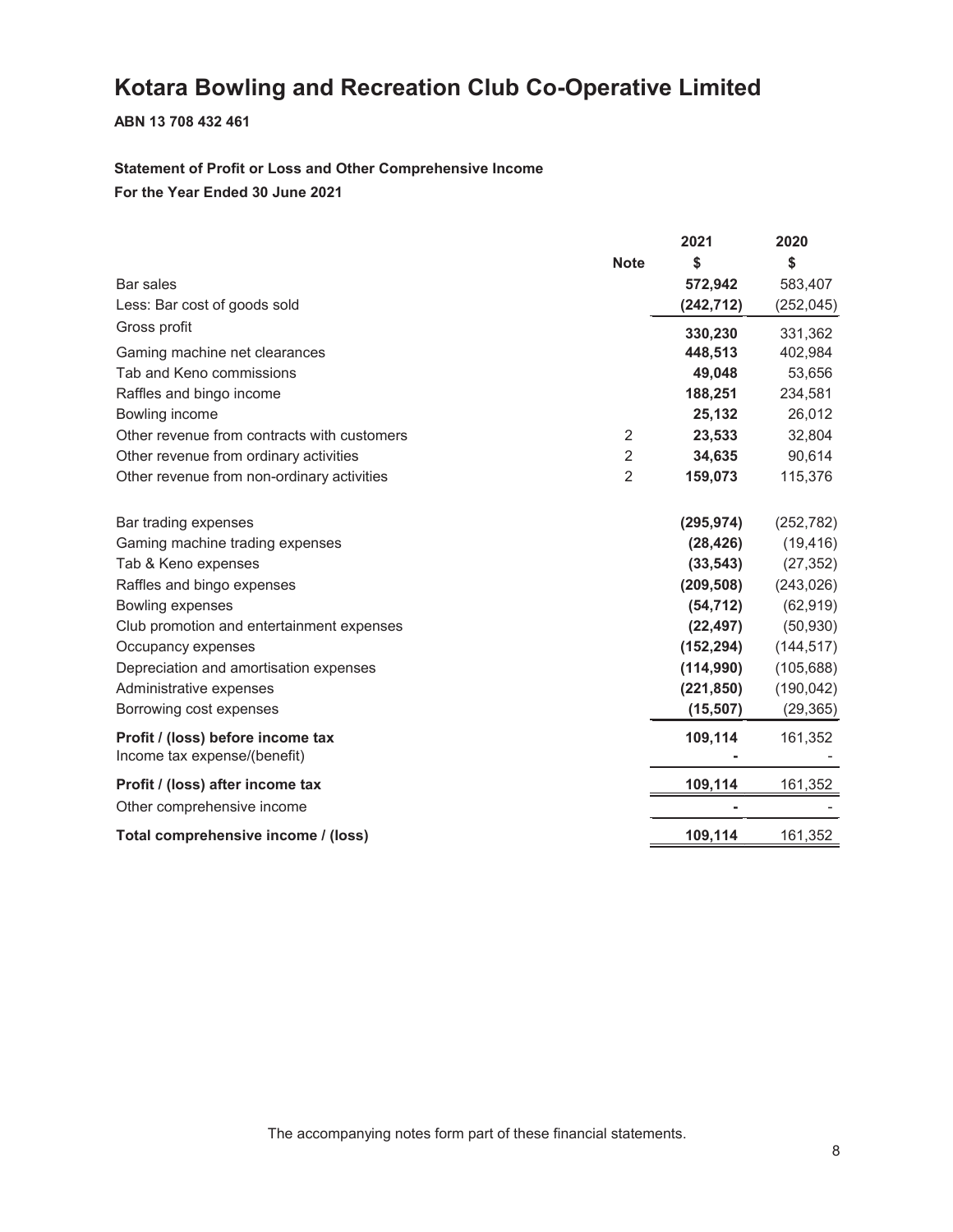**ABN 13 708 432 461**

### **Statement of Financial Position**

**As At 30 June 2021**

|                                      |                | 2021    | 2020    |
|--------------------------------------|----------------|---------|---------|
|                                      | <b>Note</b>    | \$      | \$      |
| <b>ASSETS</b>                        |                |         |         |
| <b>CURRENT ASSETS</b>                |                |         |         |
| Cash and cash equivalents            | 5              | 210,411 | 52,248  |
| Trade and other receivables          | 6              | 5,268   | 22,923  |
| Inventories                          | $\overline{7}$ | 20,629  | 13,149  |
| Other assets                         | 8              | 36,272  | 25,417  |
| <b>TOTAL CURRENT ASSETS</b>          |                | 272,580 | 113,737 |
| <b>NON-CURRENT ASSETS</b>            |                |         |         |
| Property, plant and equipment        | 9              | 493,415 | 362,177 |
| Right-of-use assets                  | 10             | 37,886  | 49,214  |
| TOTAL NON-CURRENT ASSETS             |                | 531,301 | 411,391 |
| <b>TOTAL ASSETS</b>                  |                | 803,881 | 525,128 |
| <b>LIABILITIES</b>                   |                |         |         |
| <b>CURRENT LIABILITIES</b>           |                |         |         |
| Trade and other payables             | 11             | 112,419 | 197,334 |
| Lease liabilities                    |                | 15,174  | 11,707  |
| Short-term provisions                | 12             | 41,601  | 17,919  |
| Short-term borrowings                | 13             | 133,398 | 84,701  |
| <b>TOTAL CURRENT LIABILITIES</b>     |                | 302,592 | 311,661 |
| <b>NON-CURRENT LIABILITIES</b>       |                |         |         |
| Lease liabilities                    |                | 25,222  | 39,394  |
| Long-term provisions                 | 12             | 6,370   | 13,800  |
| Long-term borrowings                 | 13             | 300,926 | 100,616 |
| <b>TOTAL NON-CURRENT LIABILITIES</b> |                | 332,518 | 153,810 |
| <b>TOTAL LIABILITIES</b>             |                | 635,110 | 465,471 |
| <b>NET ASSETS</b>                    |                | 168,771 | 59,657  |
|                                      |                |         |         |
| <b>EQUITY</b>                        |                |         |         |
| Retained earnings                    |                | 168,771 | 59,657  |
| <b>TOTAL EQUITY</b>                  |                | 168,771 | 59,657  |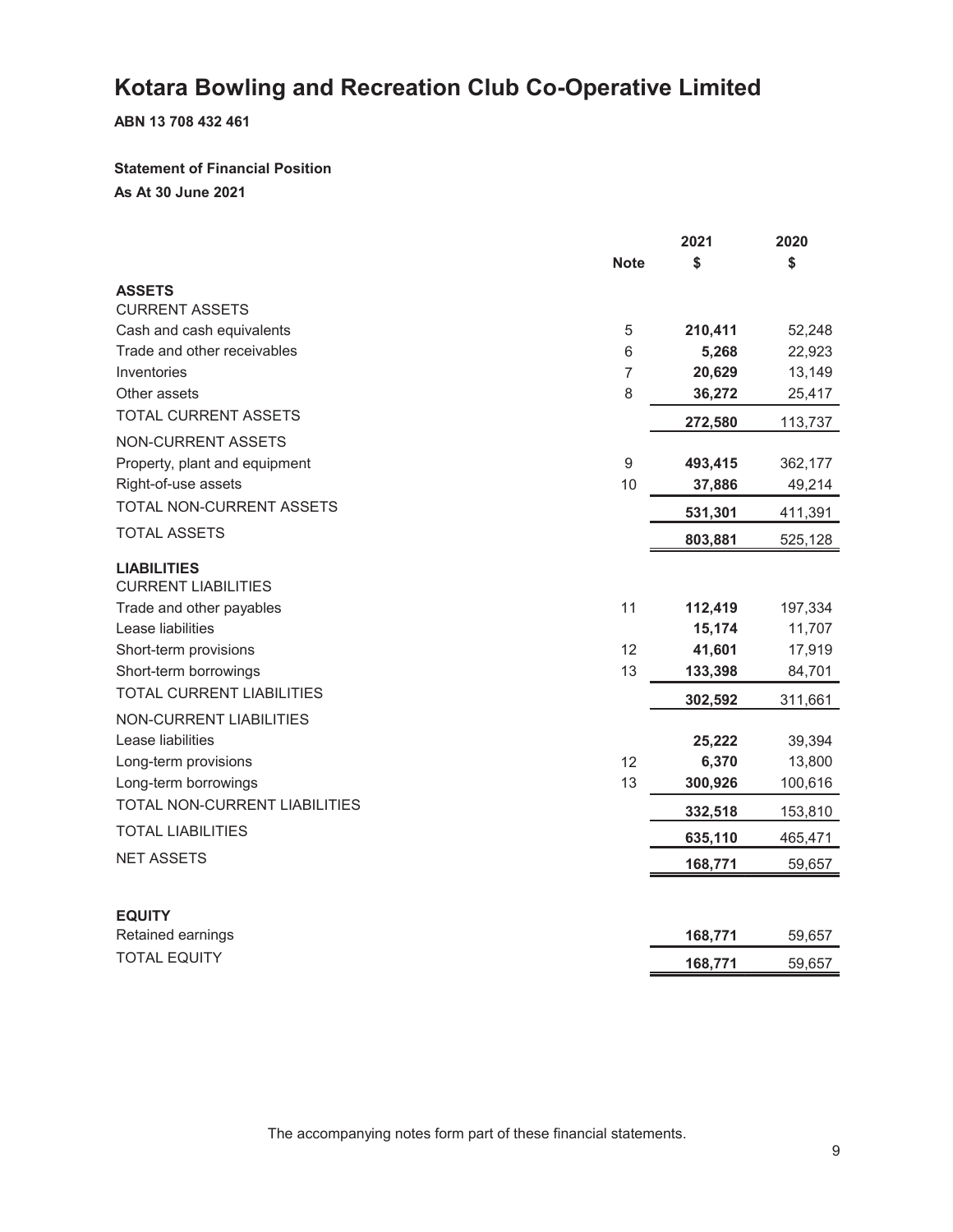#### **ABN 13 708 432 461**

#### **Statement of Changes in Equity For the Year Ended 30 June 2021**

#### **2021**

|                                         | <b>Retained</b><br><b>Earnings</b> |
|-----------------------------------------|------------------------------------|
|                                         | \$                                 |
| Balance at 1 July 2020                  | 59,657                             |
| Profit / (loss) attributable to members | 109,114                            |
| Balance at 30 June 2021                 | 168,771                            |
| 2020                                    | <b>Retained</b><br><b>Earnings</b> |
|                                         | \$                                 |
| Balance at 1 July 2019                  | (101, 695)                         |
| Profit / (loss) attributable to members | 161,352                            |
| Balance at 30 June 2020                 | 59,657                             |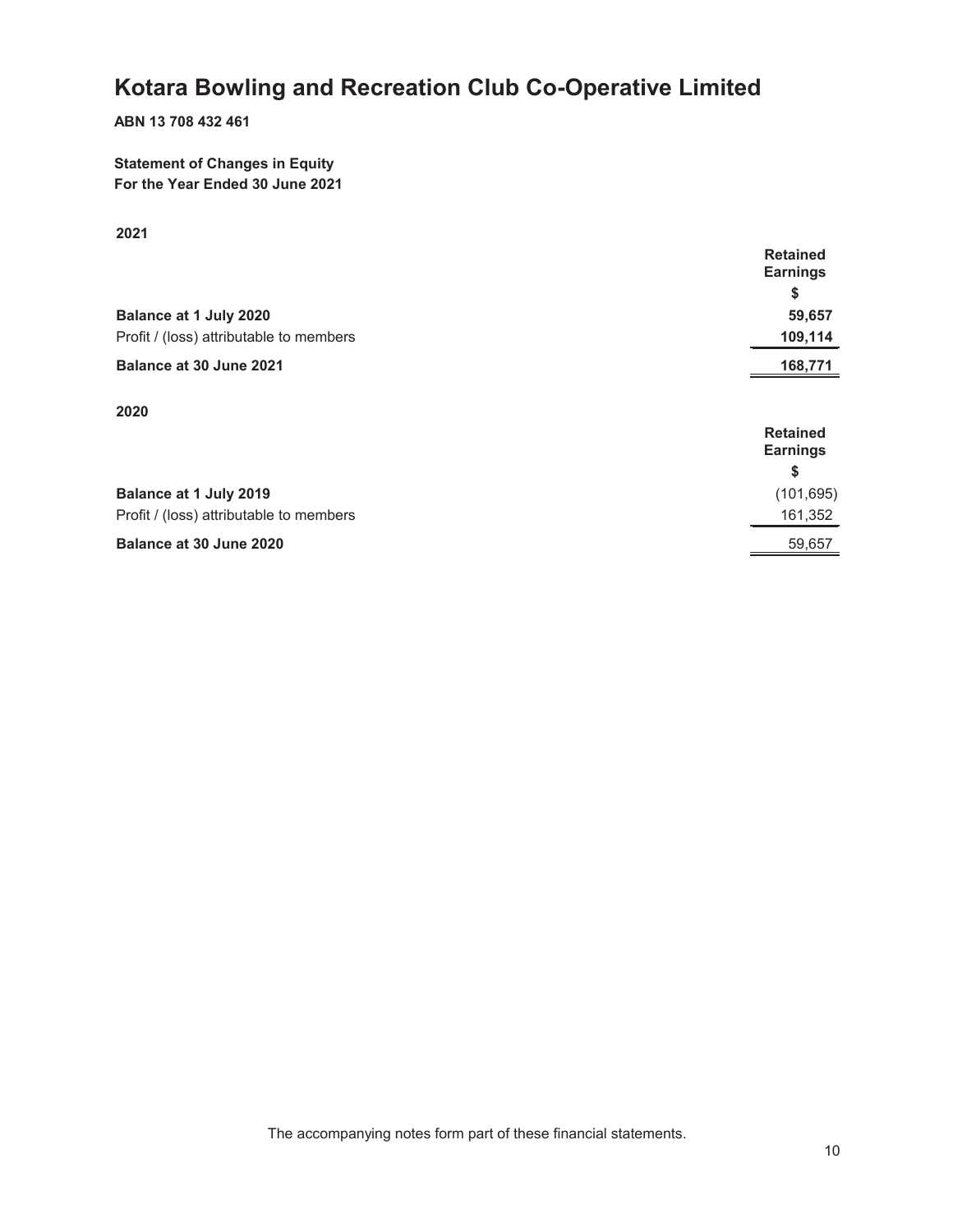**ABN 13 708 432 461**

#### **Statement of Cash Flows**

**For the Year Ended 30 June 2021**

|                                                           |             | 2021        | 2020        |
|-----------------------------------------------------------|-------------|-------------|-------------|
|                                                           | <b>Note</b> | \$          | \$          |
| <b>CASH FLOWS FROM OPERATING ACTIVITIES:</b>              |             |             |             |
| Receipts from customers                                   |             | 1,475,113   | 1,567,455   |
| Payments to suppliers and employees                       |             | (1,484,584) | (1,496,224) |
| Interest received                                         |             | 57          | 93          |
| Borrowing costs                                           |             | (15, 507)   | (29, 365)   |
| Federal Government JobKeeper income                       |             | 150,150     | 42,000      |
| <b>Federal Government Cashflow Boost</b>                  |             | 25,423      | 42,376      |
| <b>State Government Small Business Grants</b>             |             | 4,500       | 10,000      |
| Net cash provided by/(used in) operating activities       |             | 155,152     | 136,335     |
|                                                           |             |             |             |
| <b>CASH FLOWS FROM INVESTING ACTIVITIES:</b>              |             |             |             |
| Purchase of property, plant and equipment                 |             | (233, 353)  | (25, 103)   |
| Net cash used by investing activities                     |             | (233, 353)  | (25, 103)   |
|                                                           |             |             |             |
| <b>CASH FLOWS FROM FINANCING ACTIVITIES:</b>              |             |             |             |
| Proceeds from borrowings                                  |             | 347,796     |             |
| Repayment of borrowings                                   |             | (98, 789)   | (109, 884)  |
| Repayment of leases                                       |             | (12, 643)   | (10, 984)   |
| Net cash provided by/(used in) financing activities       |             | 236,364     | (120, 868)  |
|                                                           |             |             |             |
| Net increase/(decrease) in cash and cash equivalents held |             | 158,163     | (9,636)     |
| Cash and cash equivalents at beginning of year            |             | 52,248      | 61,884      |
| Cash and cash equivalents at end of financial year        | 5           | 210,411     | 52,248      |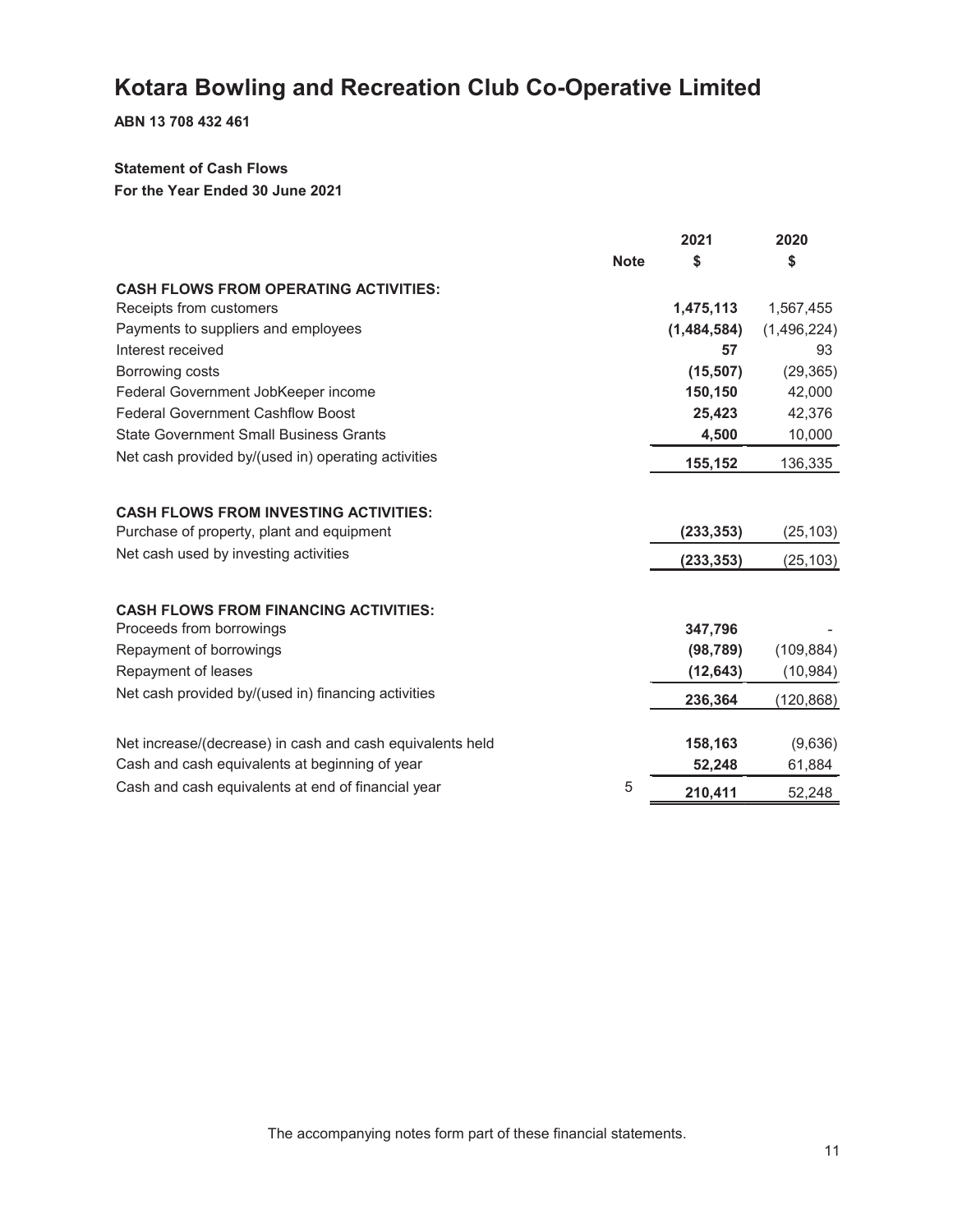**ABN 13 708 432 461**

**Notes to the Financial Statements For the Year Ended 30 June 2021**

#### **1 Summary of Significant Accounting Policies**

#### **(a) Basis of preparation**

The financial statements are general purpose financial statements that have been prepared in accordance with Australian Accounting Standards - Reduced Disclosure Requirements, Australian Accounting Interpretations, other authoritative pronouncements of the Australian Accounting Standards Board and the *Co-operatives National Law (NSW)* and the *Co-operatives National Regulations (NSW)*.

Material accounting policies adopted in the preparation of these financial statements are presented below and have been consistently applied unless otherwise stated.

The financial statements have been prepared on an accruals basis and are based on historical costs, modified, where applicable, by the measurement at fair value of selected non-current assets, financial assets and financial liabilities.

#### **(b) Significant changes in the current report period**

Since the World Health Organisation ("WHO") declared COVID-19 as a pandemic in March 2020, the Club has experienced periods of closure and restricted trade due to directives from government and health authorities.

During the 2021 financial year, COVID-19 impacted the Club's trade in the following ways:

- Social distancing measures restricted the number of members and visitors the Club could admit for the period 1 July 2020 to 25 November 2020.
- The Club received JobKeeper for the period to December 2020 which enabled the Club to retain employees.

Adherence with social distancing rules, including implementing a COVID-19 safety plan, rostering of hygiene marshalls, restricting the number of patrons in the Club and utilising Service NSW electronic check-in for patrons are now considered the normal course of business.

The Board and Management continue to monitor the continuing challenges that COVID-19 presents. Strategies will be engaged again if required to minimise the impact of COVID-19 on the Club's financial performance should government and health authorities direct businesses to restrict trade or close for a period of time.

#### **(c) Income tax**

The Club is exempt from income tax under Section 50-45 of the Income Tax Assessment Act 1997. This exemption is subject to the provisions that the legislation does not change and that the objects and activities of the Club do not alter in future years.

#### **(d) Inventories**

Inventories are measured at the lower of cost and net realisable value.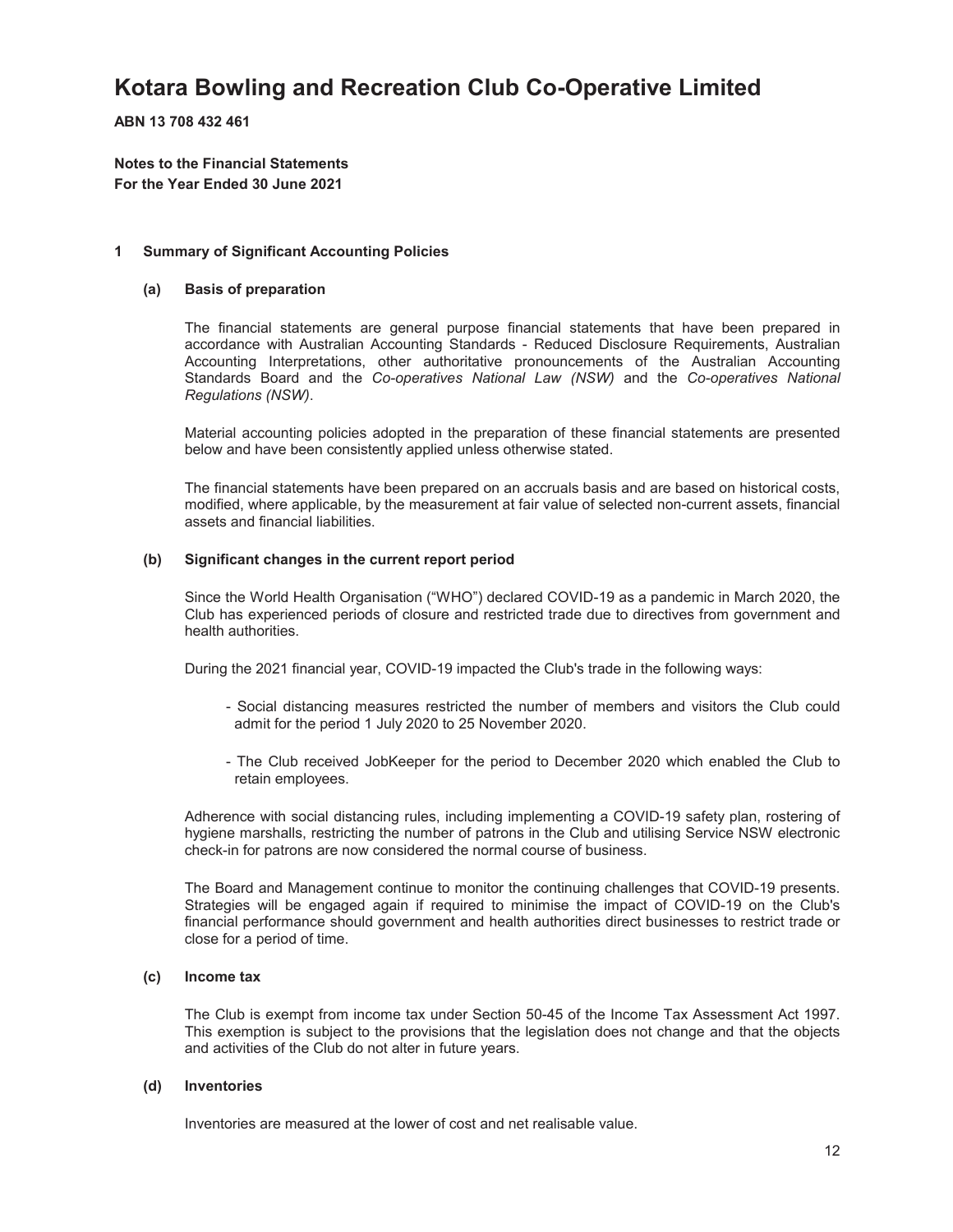**ABN 13 708 432 461**

**Notes to the Financial Statements For the Year Ended 30 June 2021**

#### **1 Summary of Significant Accounting Policies**

#### **(e) Property, plant and equipment**

Each class of property, plant and equipment is carried at cost or fair value as indicated less, where applicable, any accumulated depreciation and impairment losses.

#### **Property**

Land and buildings are measured at cost less accumulated depreciation and impairment losses.

#### **Plant and equipment**

Plant and equipment are measured on the cost basis less accumulated depreciation and impairment losses. Cost includes expenditure that is directly attributable to the asset.

#### **Depreciation**

The depreciable amount of all fixed assets including buildings and capitalised leased assets, but excluding freehold land, is depreciated on a straight-line or diminishing-value basis over the asset's useful life to the Club commencing from the time the asset is held ready for use.

Leased assets and leasehold improvements are amortised over the shorter of either the unexpired period of the lease or their estimated useful life.

The depreciation rates used for each class of depreciable assets are:

| <b>Class of Fixed Asset</b> | <b>Depreciation rate</b> |
|-----------------------------|--------------------------|
| Plant and Equipment         | $5 - 50 \%$              |
| Leasehold improvements      | $2.5 - 20\%$             |

The assets' residual values, depreciation methods and useful lives are reviewed, and adjusted if appropriate, at the end of each reporting period.

An asset's carrying amount is written down immediately to its recoverable amount if the asset's carrying amount is greater than its estimated recoverable amount.

Gains and losses on disposals are determined by comparing proceeds with the carrying amount. These gains and losses are included in the statement of profit or loss and other comprehensive income.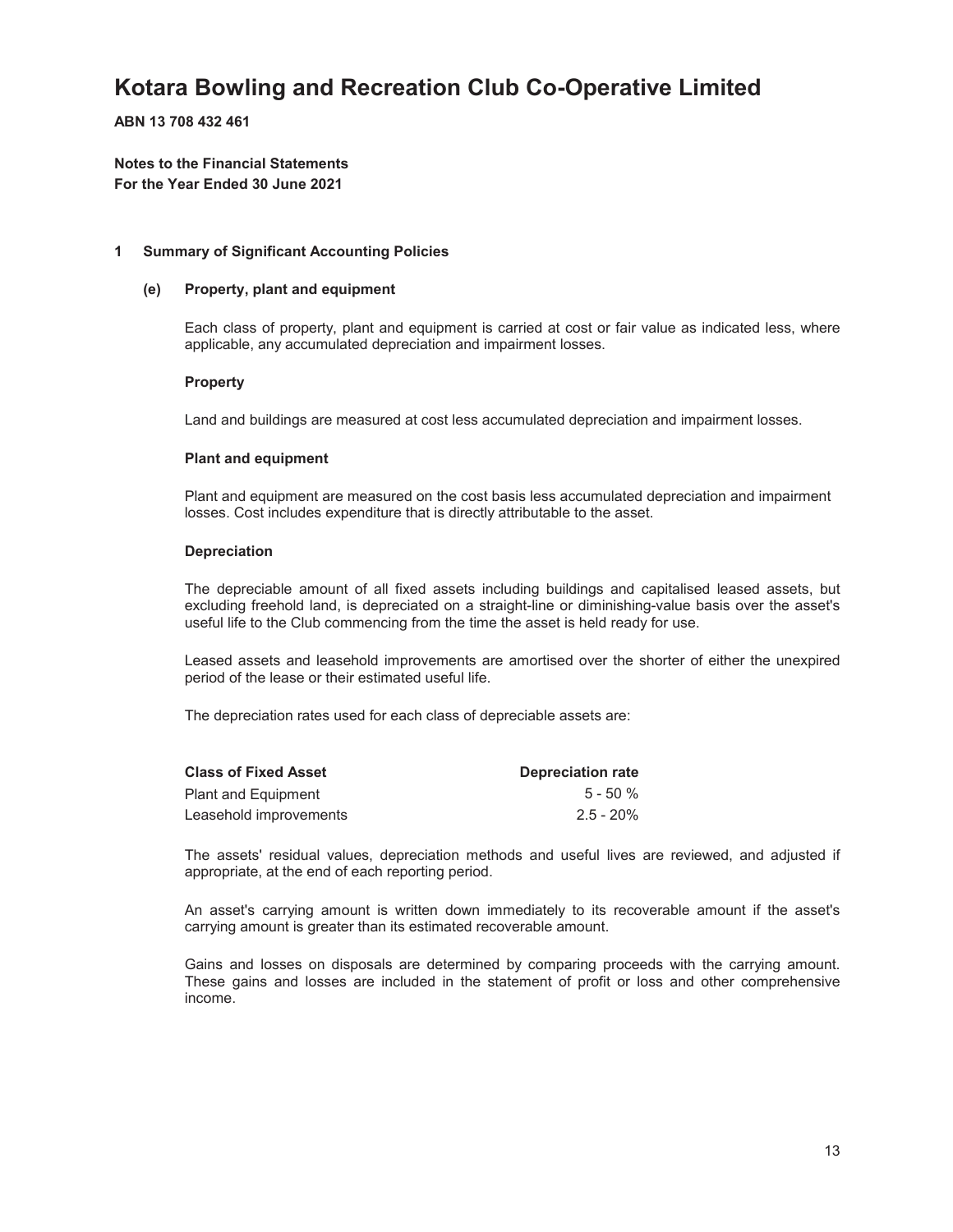**ABN 13 708 432 461**

**Notes to the Financial Statements For the Year Ended 30 June 2021**

#### **1 Summary of Significant Accounting Policies**

#### **(f) Impairment of non-financial assets**

At the end of each reporting period, the Club assesses whether there is any indication that an asset may be impaired. If such an indication exists, an impairment test is carried out on the asset by comparing the recoverable amount of the asset, being the higher of the asset's fair value less costs to sell and value-in-use to the asset's carrying value. Any excess of the asset's carrying value over its recoverable amount is expensed to the statement of profit or loss and other comprehensive income.

#### **(g) Employee benefits**

Provision is made for the Club's liability for employee benefits arising from services rendered by employees to the end of the reporting period. Employee benefits that are expected to be settled within one year have been measured at the amounts expected to be paid when the liability is settled. Employee benefits payable later than one year have been measured at their nominal amount as it has been determined that they are not materially different from their present value.

Contributions are made by the Club to employee superannuation funds and are charged to expenses when incurred.

#### **(h) Revenue and other income**

The Club recognises revenue when it transfers control over a product or service to a customer. Revenue is measured based on the amount of consideration expected to be received in exchange for the transfer of the good or service to the customer.

#### **Revenue from contracts with customers**

Revenue from the sale of goods is recognised at the point of delivery.

Revenue from the rendering of a service is recognised upon the delivery of the service to the customers.

Gaming machine revenue is recognised at the point of sale and represents the difference between the amounts earned through gaming wagers less the payouts from those wagers. Liabilities are recognised for anticipated payouts for progressive jackpots.

Revenue from membership subscriptions is recognised on a straight-line basis over the financial year.

#### **Other revenue**

Interest revenue is recognised on a proportional basis taking into account the interest rates applicable to the financial assets.

All revenue is stated net of the amount of goods and services tax (GST).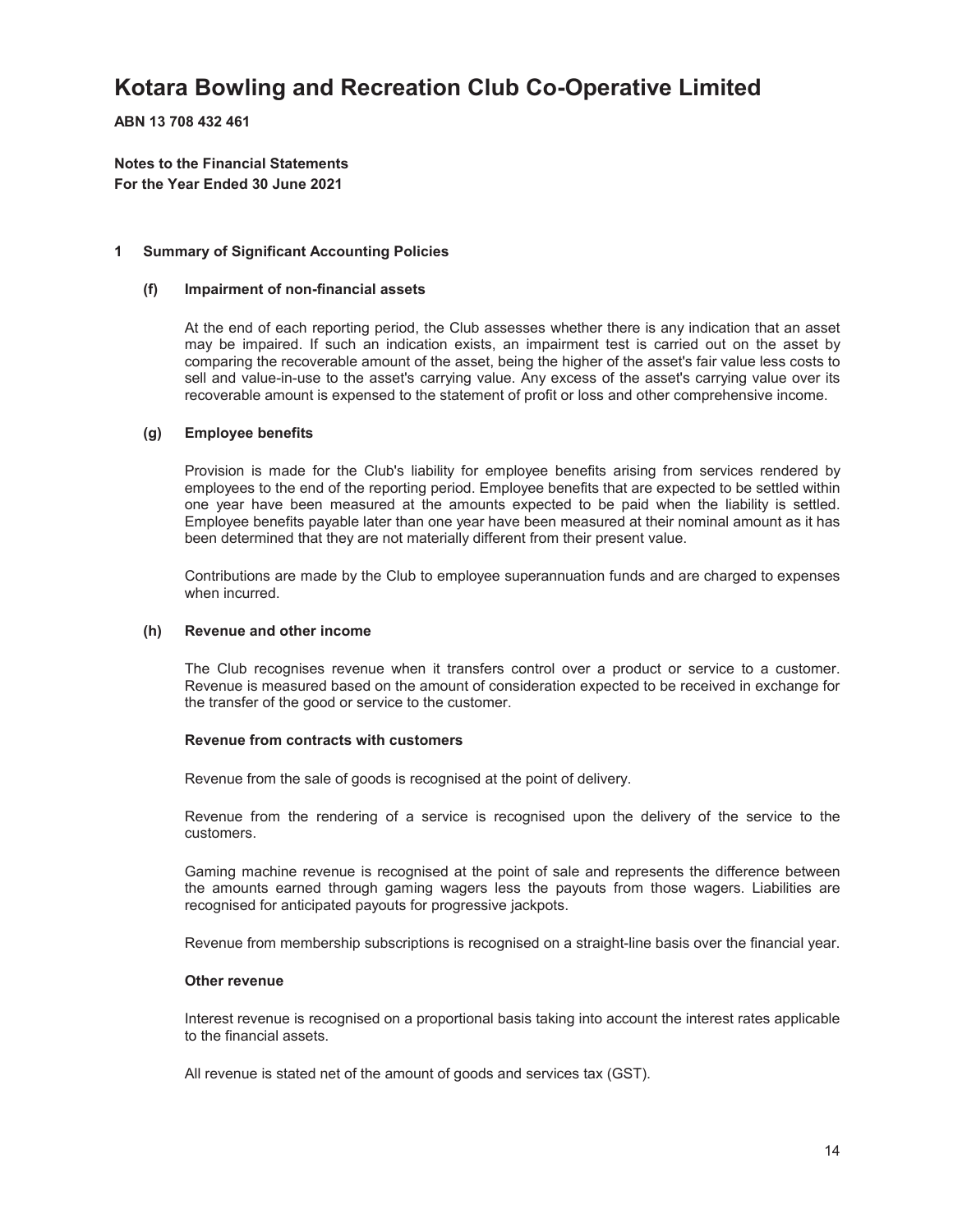**ABN 13 708 432 461**

**Notes to the Financial Statements For the Year Ended 30 June 2021**

#### **1 Summary of Significant Accounting Policies**

#### **(i) Cash and cash equivalents**

Cash and cash equivalents include cash on hand, deposits held at call with banks, other short-term highly liquid investments with original maturities of three months or less, and bank overdrafts.

#### **(j) Goods and services tax (GST)**

Revenues, expenses and assets are recognised net of the amount of GST, except where the amount of GST incurred is not recoverable from the Australian Tax Office. In these circumstances the GST is recognised as part of the cost of acquisition of the asset or as part of an item of the expense. Receivables and payables in the statement of financial position are shown inclusive of GST.

Cash flows are presented in the statement of cash flows on a gross basis, except for the GST component of investing and financing activities, which are disclosed as operating cash flows.

#### **(k) Gaming machine rebate**

The Club received a rebate to compensate the loss of gaming machine income due to the introduction of GST. The period which the rebate relates to is from 1 June 2020 to 31 May 2021.

#### **(l) Comparative figures**

When required by Accounting Standards, comparative figures have been adjusted to conform to changes in presentation for the current financial year.

#### **(m) Borrowing costs**

Borrowing costs directly attributable to the acquisition, construction or production of assets that necessarily take a substantial period of time to prepare for their intended use or sale, are added to the cost of those assets, until such time as the assets are substantially ready for their intended use or sale.

All other borrowing costs are recognised in profit or loss in the period in which they are incurred.

#### **(n) Trade and other receivables**

Trade receivables, which have 14 day terms, are recognised and carried at original invoice amount less an allowance for any uncollectable amounts.

#### **(o) Trade and other payables**

Trade and other payables are carried at amortised cost and represent liabilities for goods and services provided to the Club during the reporting period which remain unpaid at balance date. The balance is recognised as a current liability with the amounts normally paid within 30 days of recognition of the liability.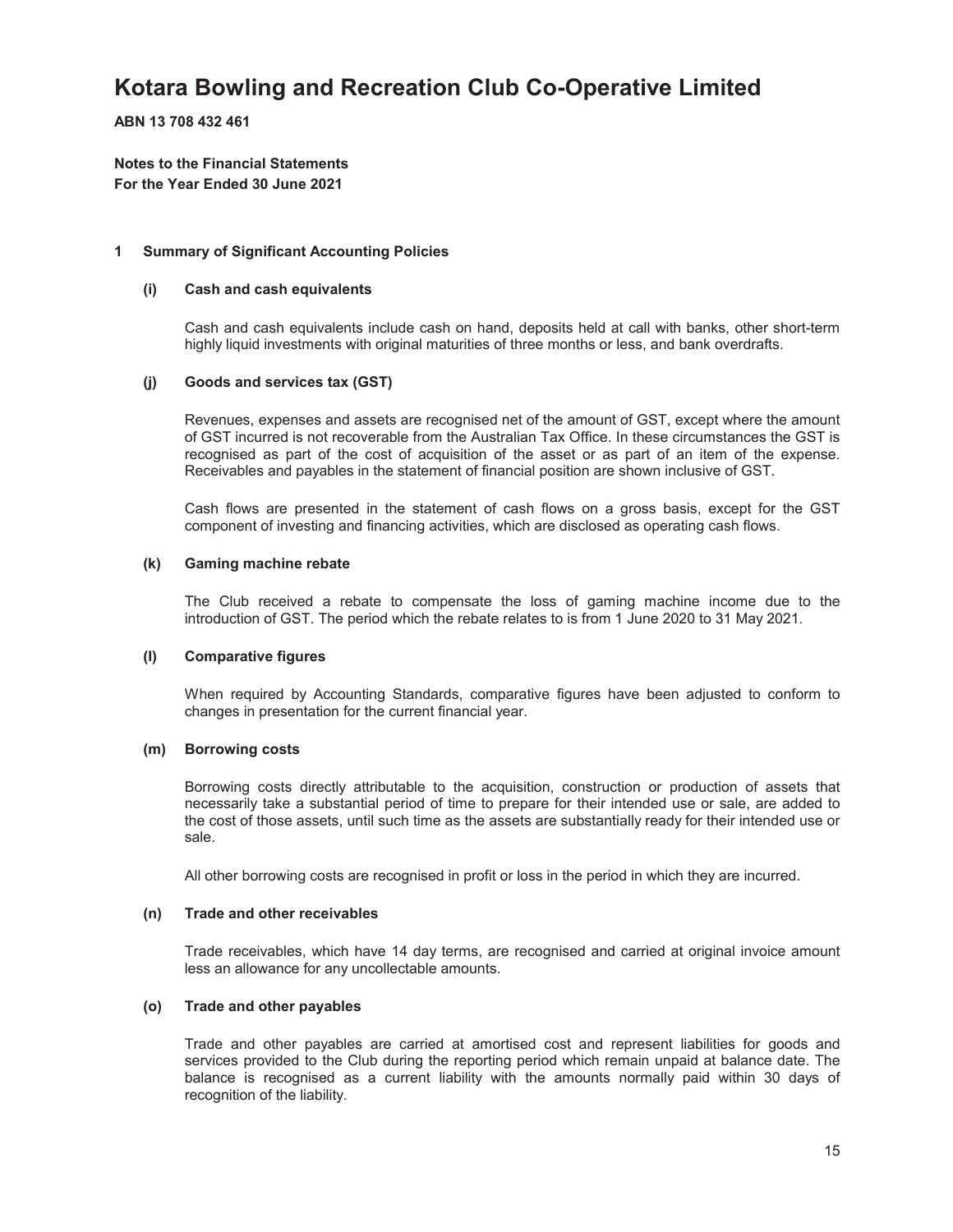**ABN 13 708 432 461**

**Notes to the Financial Statements For the Year Ended 30 June 2021**

#### **1 Summary of Significant Accounting Policies**

#### **(p) Critical accounting estimates and judgments**

The Directors evaluate estimates and judgments incorporated into the financial statements based on historical knowledge and best available current information. Estimates assume a reasonable expectation of future events and are based on current trends and economic data, obtained both externally and within the Club.

*Key estimates - impairment*

The Club assesses impairment at the end of the reporting year by evaluating conditions specific to the Club that may be indicative of impairment triggers. Recoverable amounts of relevant assets are reassessed using value-in-use calculations which incorporate various key assumptions.

#### **(q) Leases**

At inception of a contract, the Club assesses if the contract contains or is a lease. If there is a lease present, a right-of-use asset and a corresponding lease liability is recognised by the Club where the Club is lessee. However, all contracts that are classified as short-term leases (lease with remaining lease term of 12 months or less) and leases of low-value assets are recognised as an operating expense on a straight-line basis over the term of the lease.

Initially the lease liability is measured at the present value of the lease payments still to be paid at commencement date. The lease payments are discounted at the interest rate implicit in the lease. If this rate cannot be readily determined, the Club uses the incremental borrowing rate.

Lease payments included in the measurement of the lease liability are as follows:

- Fixed lease payments less any lease incentive;
- Lease payments of under extension options if lessee is reasonably certain to exercise the options; and
- Payments of penalties for terminating the lease, if the lease term reflects the exercise of an option to terminate the lease.

The right-of-use assets comprise the initial measurement of the corresponding lease liability as mentioned above, any lease payments made at or before the commencement date as well as any initial direct costs. The subsequent measurement of the right-of-use assets is at cost less accumulated amortisation and impairment losses.

Right-of-use assets are amortised over the lease term or useful life of the underlying asset whichever is the shortest.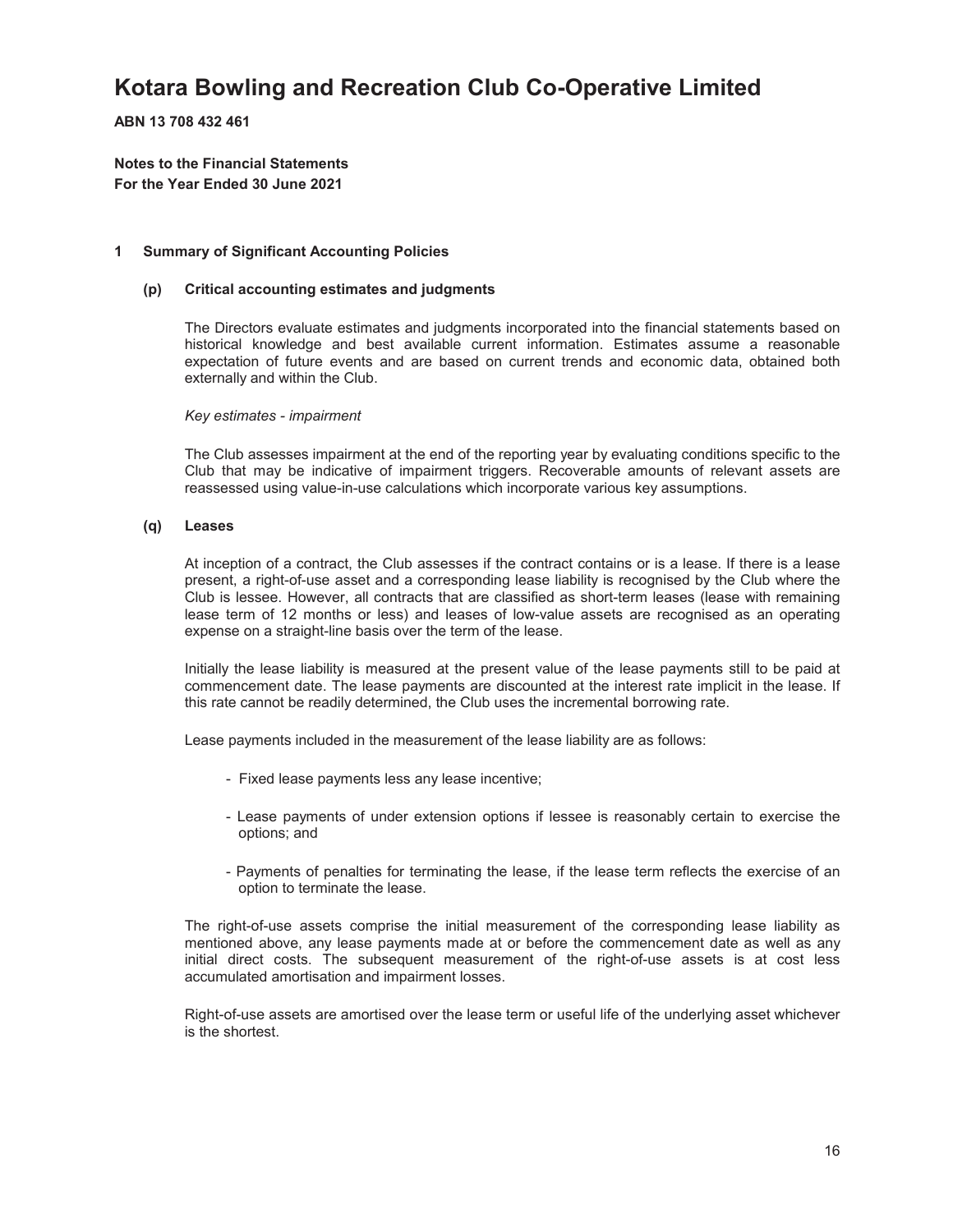**ABN 13 708 432 461**

**Notes to the Financial Statements For the Year Ended 30 June 2021**

#### **1 Summary of Significant Accounting Policies**

#### **(r) Investments and other financial assets**

*(i) Classification*

The Club classifies its financial assets in the following measurement categories:

- those to be measured subsequently at fair value (either through other comprehensive income or through profit or loss); and

- those to be measured at amortised cost.

The classification depends on the Club's business model for managing the financial assets and the contractual terms of the cash flows.

The Club is using the measured at amortised cost method for all its financial assets, namely trade and other receivables. Assets measured at amortised cost are financial assets where:

- the business model is to hold assets to collect contractual cash flows; and

- the contractual terms give rise on specified dates to cash flows are solely payments of principal and interest on the principal amount outstanding.

#### *(ii) Recognition and derecognition*

Regular way purchases and sales of financial assets are recognised on trade date, the date on which the Club commits to purchase or sell the asset. Financial assets are derecognised when the rights to receive cash flows from the financial assets have expired or have been transferred and the Club has transferred substantially all the risks and rewards of ownership.

*(iii) Measurement*

Subsequent to initial recognition, financial assets are carried at amortised cost using the effective interest rate method less provision for impairment.

Interest income and impairment for expected credit losses are recognised in the profit or loss. Gain or loss on derecognition is recognised in profit or loss.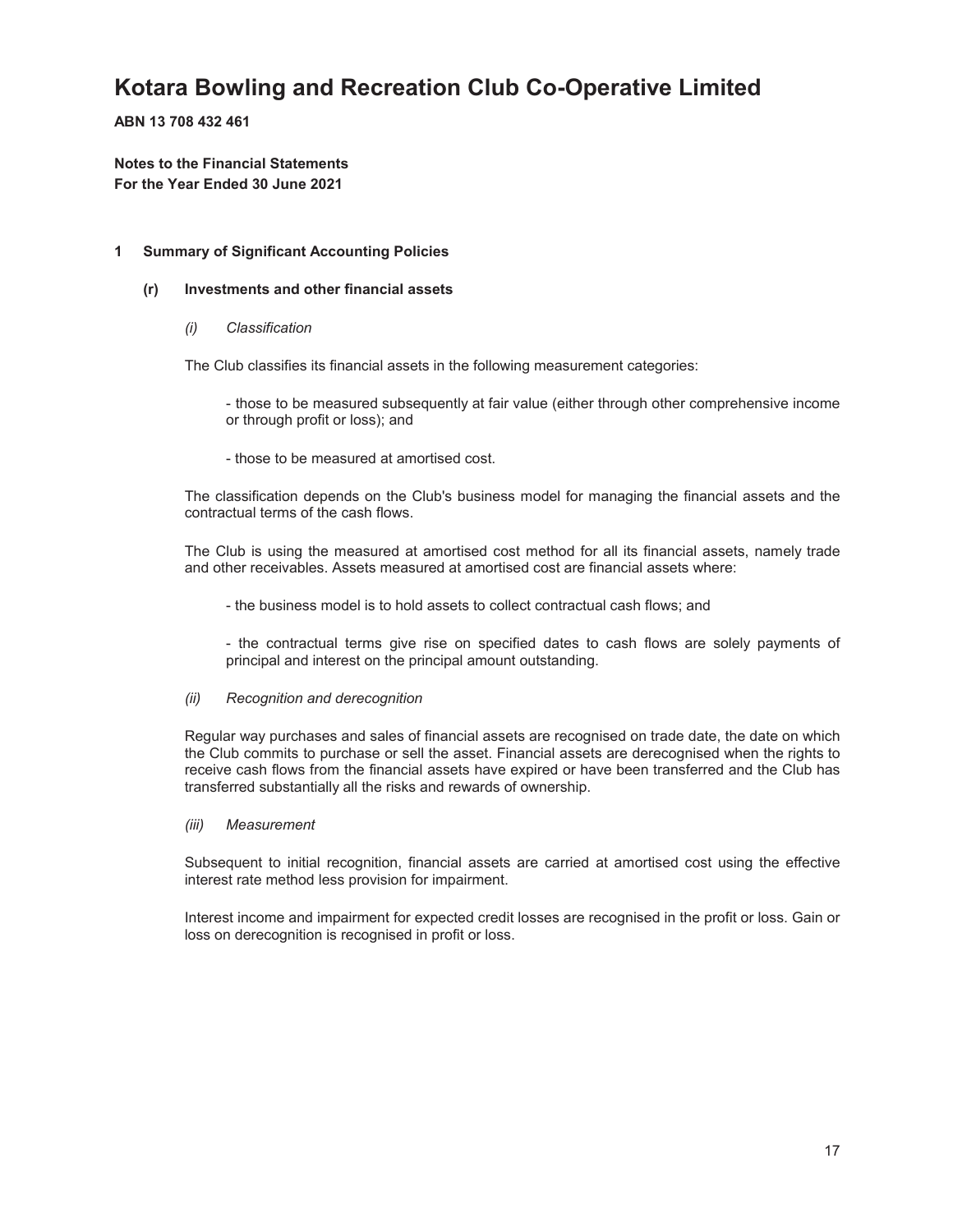**ABN 13 708 432 461**

**Notes to the Financial Statements For the Year Ended 30 June 2021**

#### **1 Summary of Significant Accounting Policies**

#### **(r) Investments and other financial assets**

#### *(iv) Impairment*

Impairment of financial assets is recognised on an expected credit loss (ECL) – forward looking – basis for all financial assets measured at amortised cost. The impairment methodology applied depends on whether there has been a significant increase in credit risk. The Club considers reasonable and supportable information that is relevant and available, including both quantitative and qualitative information and analysis based on the Club's historical experience and informed credit assessment, including forward looking information.

Credit losses are measured as the present value of the difference between the cash flows due to the Club in accordance with the contract and the cash flows expected to be received. This is applied using a probability weighted approach.

#### **(s) Financial liabilities**

#### *i) Classification*

The Club is using the measured at amortised cost method for all its financial liabilities. The financial liabilities of the Club comprise trade payables.

Liabilities measured at amortised cost are financial liabilities where the contractual terms give rise on specified dates to cash flows that are solely payments of principal and interest on the principal amount outstanding.

#### *ii) Recognition and derecognition*

The Club measures all financial liabilities initially at fair value less transaction costs, subsequently financial liabilities are measured at amortised cost using the effective interest rate method.

The Club derecognises financial liabilities when, and only when, the Club's obligations are discharged, cancelled or have expired. The difference between the carrying amount of the financial liability derecognised and the consideration paid and payable is recognised in profit or loss.

#### **(t) New Accounting Standards and Interpretations**

*AASB 1060 – General Purpose Financial Statements – Simplified Disclosures for For-Profit and Notfor-Profit Tier 2 Entities (applicable to annual reporting periods beginning on or after 1 July 2021)*

AASB 1060 is a new self-contained standard that sets out all of the disclosure requirements relevant to a Tier 2 General Purpose Financial Statement (GPFS) preparer. The new disclosures have been significantly simplified when compared to either those required by a Tier 1 entity or those required under the AASB's existing Tier 2 Reduced Disclosure Framework (RDR), especially in the areas of revenue, leases, impairment and financial instruments.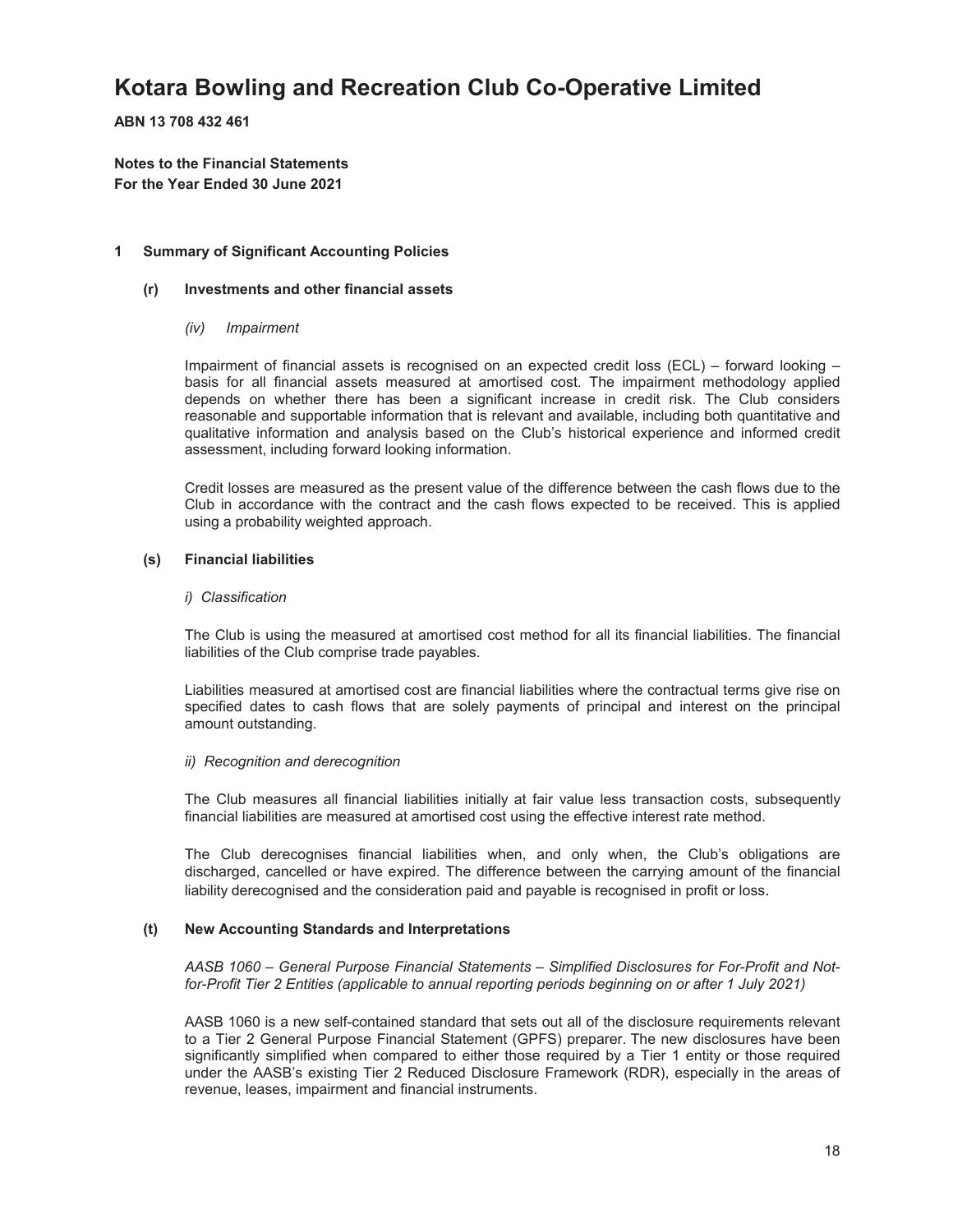**ABN 13 708 432 461**

**Notes to the Financial Statements For the Year Ended 30 June 2021**

#### **1 Summary of Significant Accounting Policies**

#### **(t) New Accounting Standards and Interpretations**

The new standard applies to all entities preparing GPFS-Tier 2 and replaces the current Reduced Disclosure Requirements (RDR) Framework.

While entities that comply with this Standard need to apply the recognition and measurement requirements in other Standards, they are exempt from the disclosure requirements in specified paragraphs in other Standards.

#### **(u) Authorisation of Financial Statements**

The financial statements were authorised for issue on 17 September 2021 by the Directors.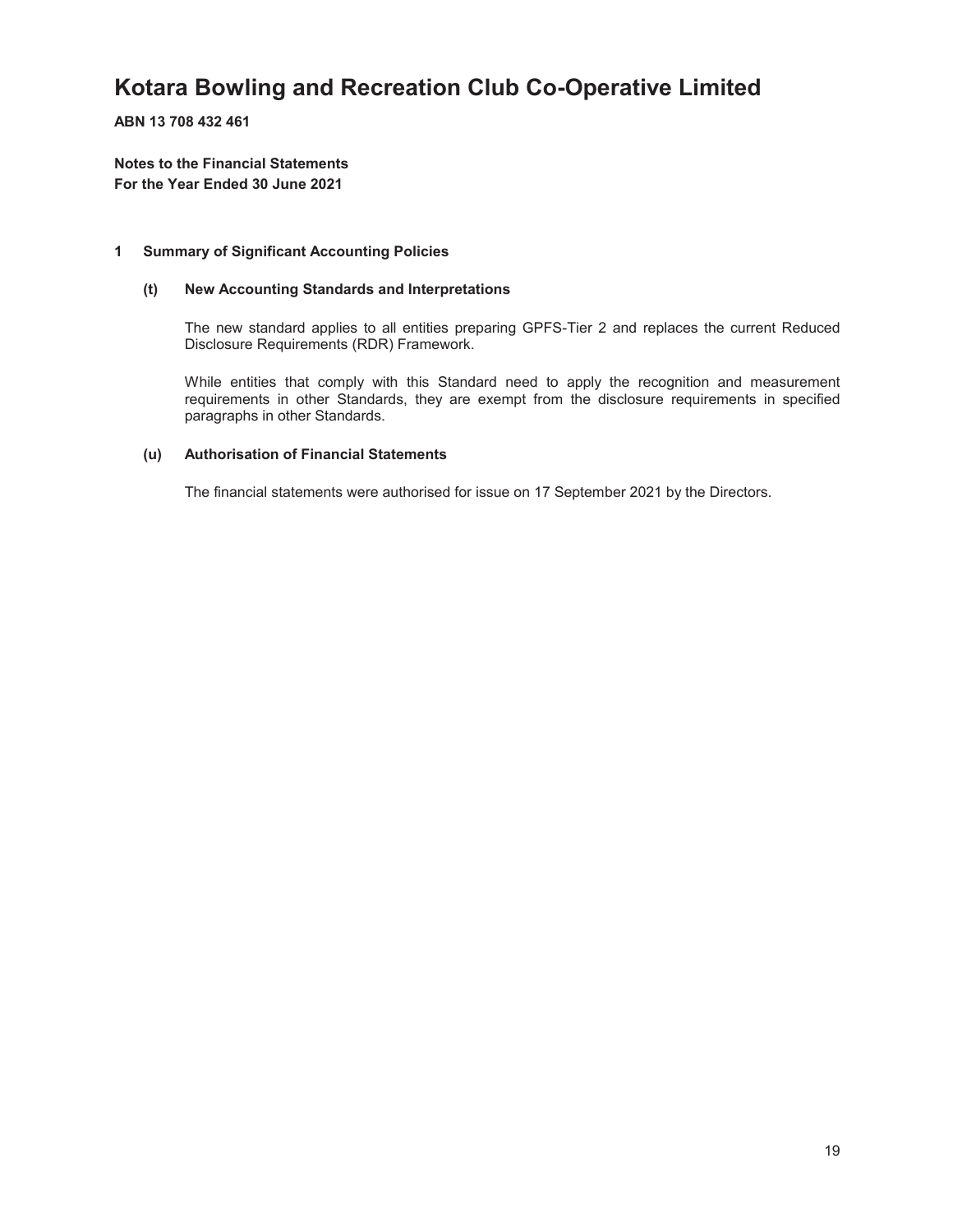**ABN 13 708 432 461**

**Notes to the Financial Statements For the Year Ended 30 June 2021**

#### **2 Revenue**

|   |                                                   | 2021      | 2020      |
|---|---------------------------------------------------|-----------|-----------|
|   |                                                   | \$        | \$        |
|   | Revenue from contracts with customers             |           |           |
|   | - Trading revenue                                 | 1,283,886 | 1,300,640 |
|   | Other revenue from contracts with customers       |           |           |
|   | - Membership subscriptions                        | 10,575    | 18,917    |
|   | - Other income                                    | 12,958    | 13,887    |
|   | Total other revenue from contracts with customers | 23,533    | 32,804    |
|   | Total revenue from contracts with customers       | 1,307,419 | 1,333,444 |
|   | Other revenue from ordinary activities            |           |           |
|   | - Interest received                               | 57        | 93        |
|   | - Rebate for GST on gaming machine duty           | 17,180    | 17,180    |
|   | - Commissions received                            | 12,548    | 15,250    |
|   | - Sponsorship and donations                       | 2,350     | 43,299    |
|   | - Insurance recovery proceeds                     |           | 13,790    |
|   | - Other income                                    | 2,500     | 1,002     |
|   | Total other revenue from ordinary activities      | 34,635    | 90,614    |
|   | Other revenue from non-ordinary activities        |           |           |
|   | - Federal Government JobKeeper income             | 129,150   | 63,000    |
|   | - Federal Government Cashflow Boost               | 25,423    | 42,376    |
|   | - State Government Small Business Grants          | 4,500     | 10,000    |
|   | Total other revenue from non-ordinary activities  | 159,073   | 115,376   |
|   | <b>Total Revenue</b>                              | 1,501,127 | 1,539,434 |
|   | <b>Result for the Year</b>                        |           |           |
| 3 |                                                   |           |           |
|   | (a)<br><b>Significant Item</b>                    |           |           |
|   |                                                   |           |           |
|   | Insurance recovery proceeds                       |           | 13,790    |
|   |                                                   |           |           |
| 4 | <b>Interests of Key Management Personnel</b>      |           |           |
|   | Key management personnel compensation             | 90,780    | 61,123    |
|   |                                                   |           |           |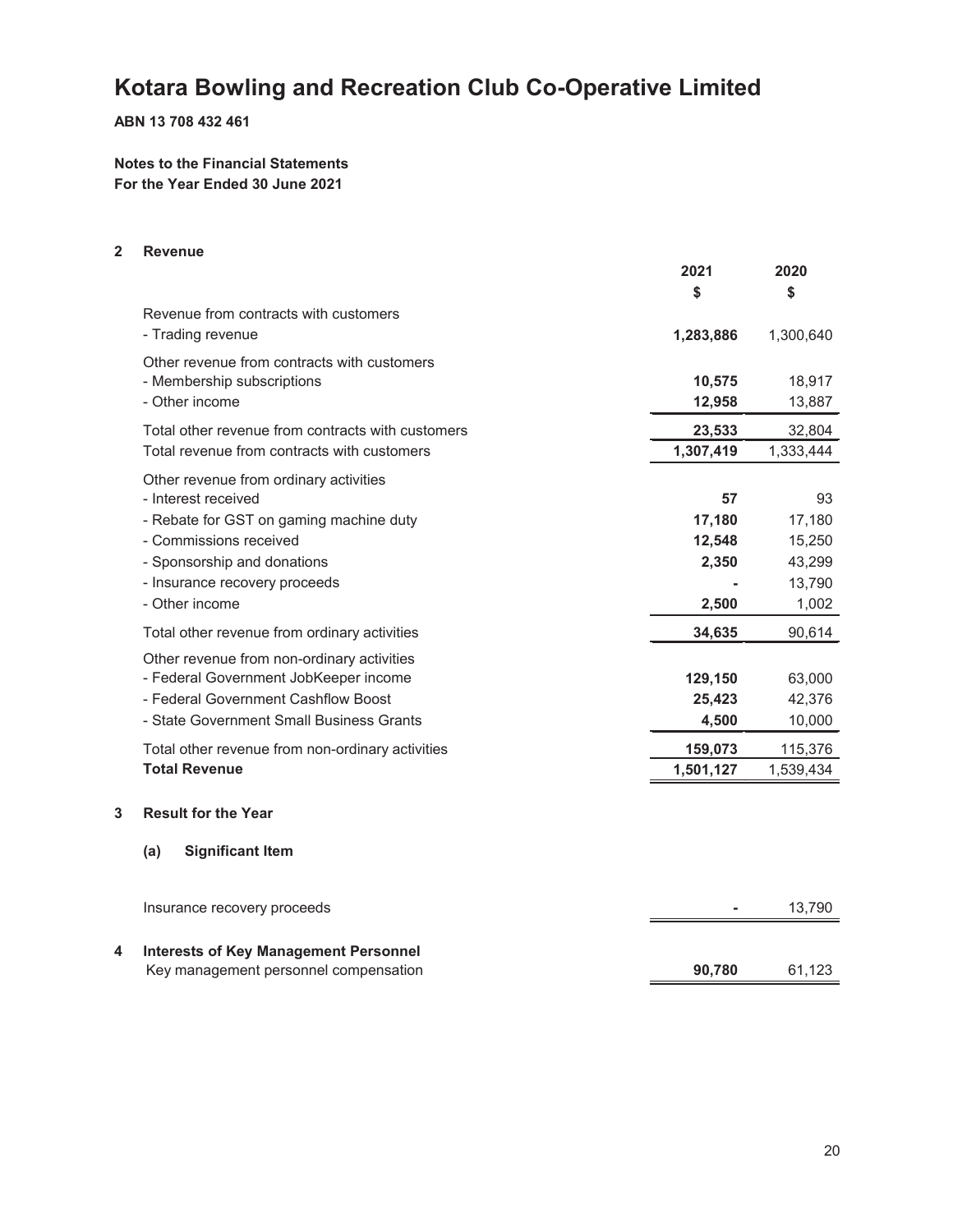#### **ABN 13 708 432 461**

#### **Notes to the Financial Statements For the Year Ended 30 June 2021**

| 5              | <b>Cash and Cash Equivalents</b>   |         |        |
|----------------|------------------------------------|---------|--------|
|                |                                    | 2021    | 2020   |
|                |                                    | \$      | \$     |
|                | Cash on hand                       | 28,000  | 20,000 |
|                | Cash at bank                       | 182,411 | 32,248 |
|                |                                    | 210,411 | 52,248 |
| 6              | <b>Trade and Other Receivables</b> |         |        |
|                | <b>CURRENT</b>                     |         |        |
|                | Trade receivables                  | 839     | 804    |
|                | Other receivables                  | 4,429   | 22,119 |
|                |                                    | 5,268   | 22,923 |
| $\overline{7}$ | <b>Inventories</b>                 |         |        |
|                | <b>CURRENT</b>                     |         |        |
|                | Trading stock on hand              | 20,629  | 13,149 |
| 8              | <b>Other Assets</b>                |         |        |
|                | <b>CURRENT</b>                     |         |        |
|                | Prepayments                        | 36,272  | 25,417 |
|                |                                    |         |        |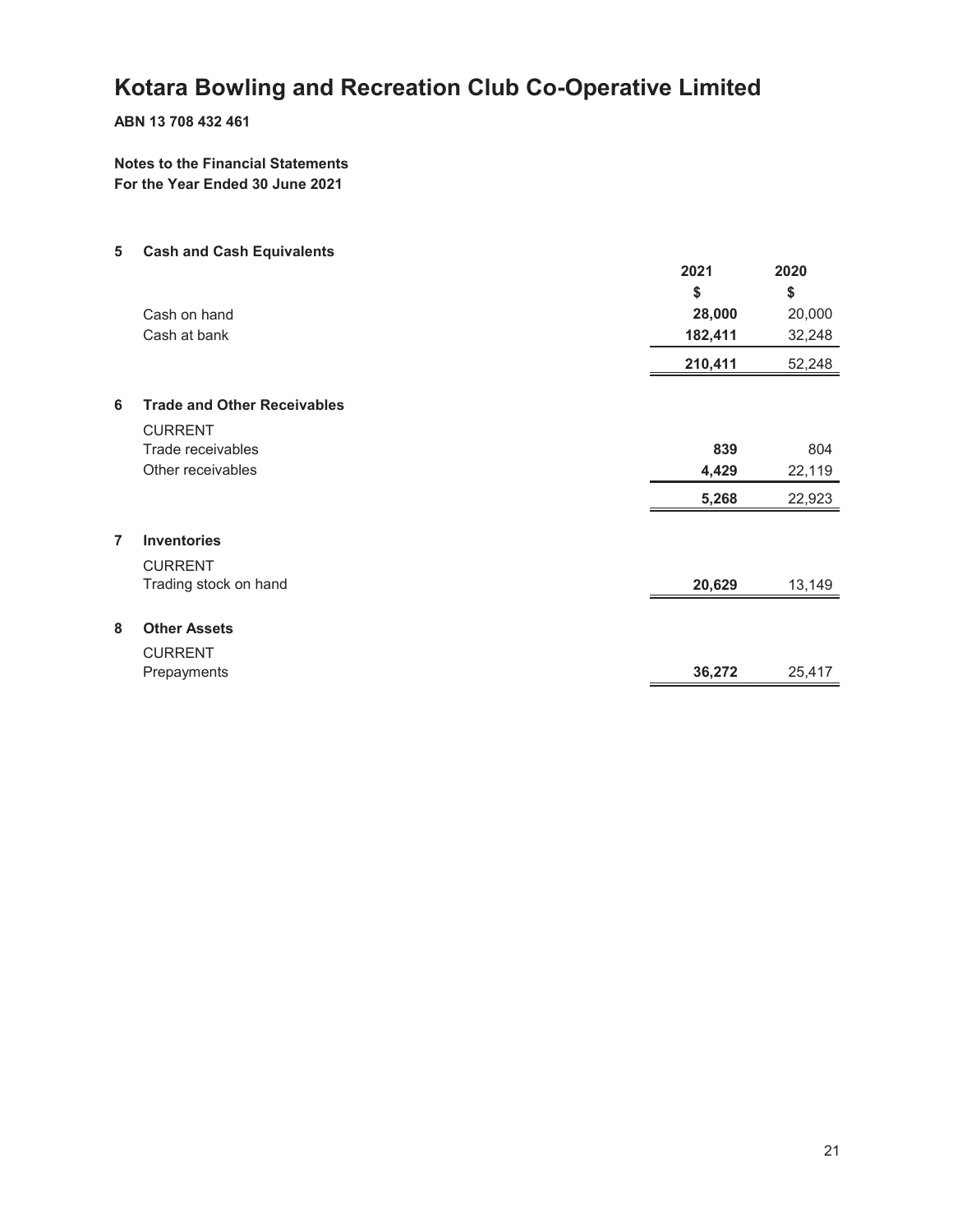**ABN 13 708 432 461**

**Notes to the Financial Statements For the Year Ended 30 June 2021**

#### **9 Property, plant and equipment**

|                                                                  | 2021<br>\$                 | 2020<br>\$                 |
|------------------------------------------------------------------|----------------------------|----------------------------|
| Capital works in progress<br>At cost                             | 4,685                      |                            |
| Leasehold Improvements<br>At cost<br>Accumulated depreciation    | 1,427,439<br>(1, 201, 628) | 1,399,040<br>(1, 161, 707) |
| Total leasehold improvements                                     | 225,811                    | 237,333                    |
| Plant and equipment<br>At cost<br>Accumulated depreciation       | 1,517,599<br>(1, 254, 680) | 1,561,913<br>(1,437,069)   |
| Total plant and equipment<br>Total property, plant and equipment | 262,919<br>493,415         | 124,844<br>362,177         |

#### **(a) Movements in Carrying Amounts**

|                                  | Capital<br>Works in<br><b>Progress</b><br>\$ | Leasehold<br><b>Improvements</b><br>\$ | <b>Plant and</b><br><b>Equipment</b><br>\$ | Total<br>\$ |
|----------------------------------|----------------------------------------------|----------------------------------------|--------------------------------------------|-------------|
| Year ended 30 June 2021          |                                              |                                        |                                            |             |
| Balance at the beginning of year |                                              | 237,333                                | 124,844                                    | 362,177     |
| Additions                        | 4,685                                        | 28,399                                 | 200,269                                    | 233,353     |
| Disposals - written down value   | -                                            | (74)                                   | (317)                                      | (391)       |
| Depreciation expense             |                                              | (39,847)                               | (61,877)                                   | (101, 724)  |
| Balance at 30 June 2021          | 4,685                                        | 225,811                                | 262,919                                    | 493,415     |

#### **(b) Core & non-core property**

As required by the Registered Clubs Act 1976 all Clubs are required to specify core and non-core property of the Club. As at 30 June 2021 the entire balance shown above in Leasehold Improvements is core property. For further disclosure of core and non-core property refer to page 3 of the financial statements.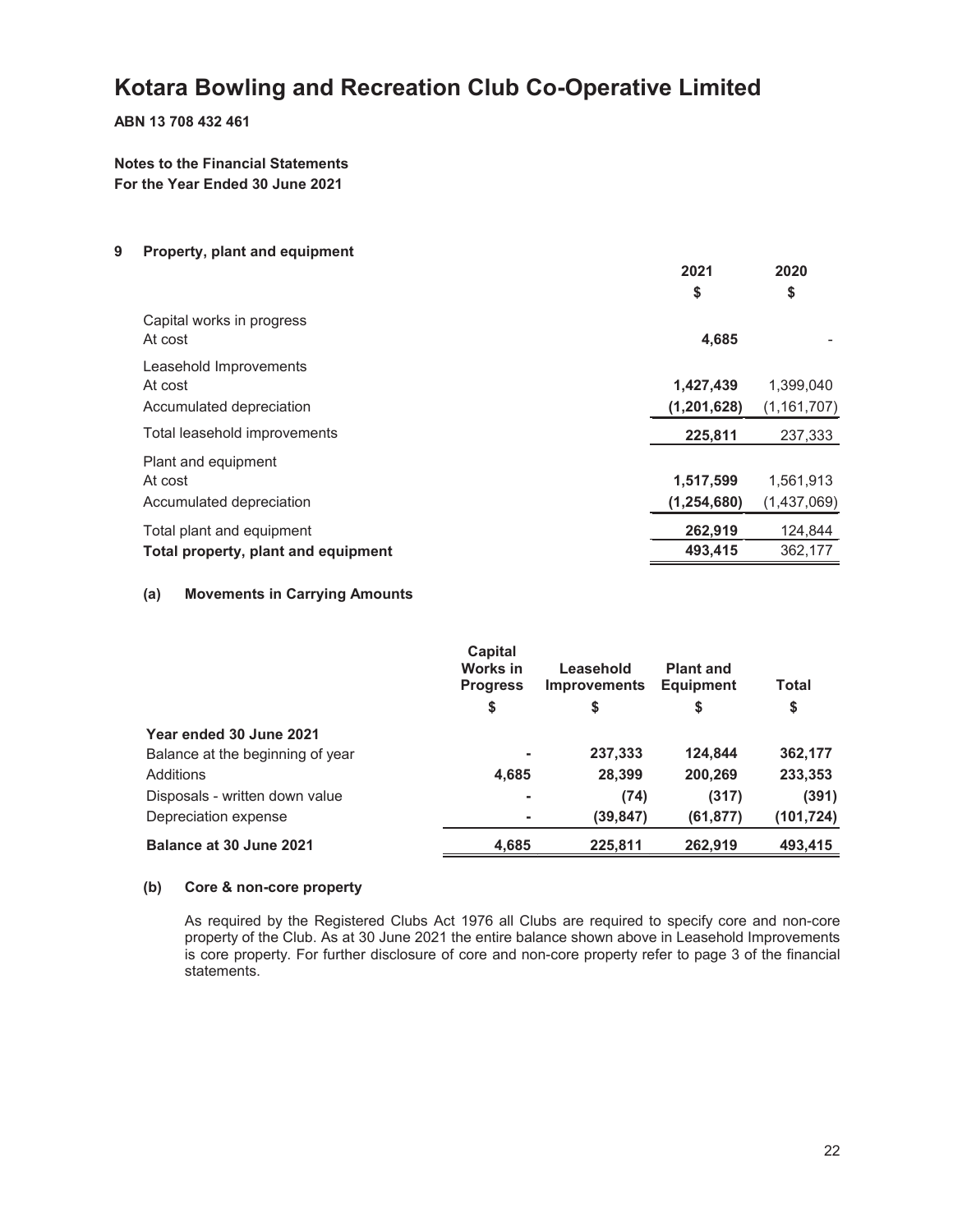**ABN 13 708 432 461**

#### **Notes to the Financial Statements For the Year Ended 30 June 2021**

#### **10 Right-of-use Assets**

The Club's lease portfolio includes the SwiftPOS till system with Pivotal Finance. This lease has a term of 5 years, commencing 31 January 2019. The Club also leases a photocopier with Macquarie Equipment Rentals. This lease has a term of 5 years, commencing from 28 February 2019.

|         |                                                     | 2021      | 2020      |
|---------|-----------------------------------------------------|-----------|-----------|
|         |                                                     | \$        | \$        |
|         | Leased equipment                                    | 64,023    | 62,085    |
|         | Accumulated amortisation                            | (26, 137) | (12, 871) |
|         |                                                     | 37,886    | 49,214    |
|         | AASB 16 related amounts recognised in the statement |           |           |
|         | Amortisation charge related to right-of-use assets  | 13,266    | 12,871    |
|         | Interest expense on lease liabilities               | 3,135     | 3,778     |
| 11      | <b>Trade and Other Payables</b><br><b>CURRENT</b>   |           |           |
|         | <b>Unsecured liabilities</b>                        |           |           |
|         | Trade payables                                      | 28,012    | 121,275   |
|         | Other creditors and accruals                        | 84,407    | 76,059    |
|         |                                                     | 112,419   | 197,334   |
| $12 \,$ | <b>Provisions</b>                                   |           |           |
|         | <b>CURRENT</b>                                      |           |           |
|         | Employee benefits                                   | 41,601    | 17,919    |
|         | NON-CURRENT                                         |           |           |
|         | Employee benefits                                   | 6,370     | 13,800    |
| 13      | <b>Borrowings</b>                                   |           |           |
|         | <b>CURRENT</b>                                      |           |           |
|         | Bank loan                                           | 76,209    | 31,361    |
|         | Asset purchase                                      | 54,889    | 29,540    |
|         | Member loans                                        | 2,300     | 23,800    |
|         |                                                     | 133,398   | 84,701    |
|         | NON-CURRENT                                         |           |           |
|         | Bank loan                                           | 225,042   | 95,342    |
|         | Asset purchase                                      | 75,884    | 5,274     |
|         |                                                     | 300,926   | 100,616   |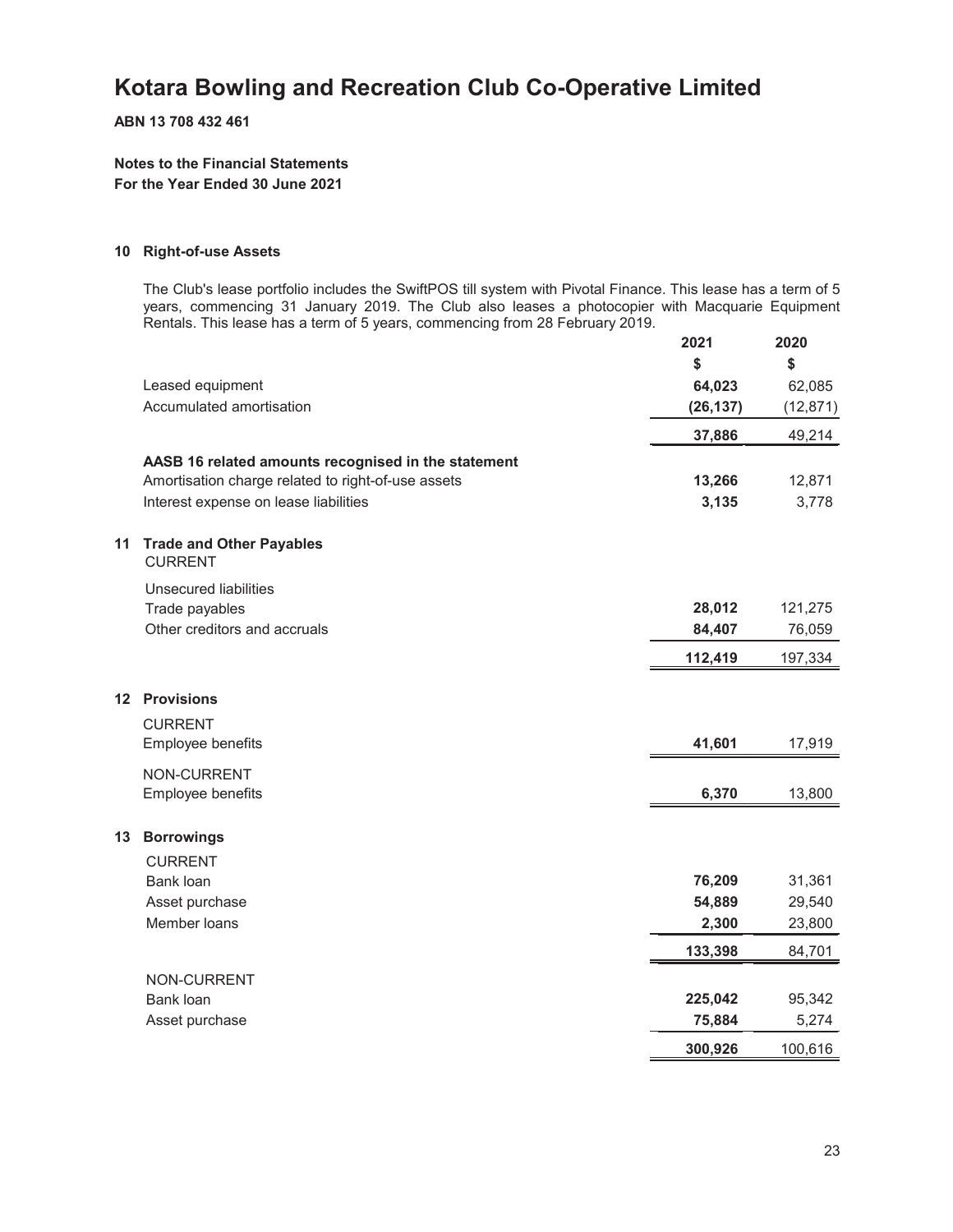**ABN 13 708 432 461**

**Notes to the Financial Statements For the Year Ended 30 June 2021**

#### **13 Borrowings**

#### **(a) Security**

The bank loans are secured by:

- Registered Mortgage Debenture over the whole of Kotara Bowling Club Co-op Limited ACN 069 233 601 assets including goodwill and uncalled capital and called but unpaid capital together with relative insurance policy assigned to the National Australia Bank Limited.
- Mortgage over lease given by Kotara Bowling Club Co-op Limited ACN 069 233 601 over premises comprised in Certificate of Title Auto Consol 7769-111 known as Kotara Bowling Club situated at Howell Street, Kotara NSW.

The asset purchase agreements are secured by the assets purchased.

#### **14 Related Party Transactions**

The Club's main related parties are as follows:

#### **(a) Key Management Personnel of the Club**

Any person(s) having authority and responsibility for planning, directing and controlling the activities of the Club, directly or indirectly, including any Director (whether executive or otherwise) of the Club, is considered key management personnel. Refer to Note 4.

#### **(b) Other Related Parties of the Club**

Other related parties include close family members of key management personnel and entities that are controlled or significantly influenced by those key management personnel or their close family members.

#### **Transactions and Outstanding Balances with Related Parties**

Transactions between related parties are on normal commercial terms and conditions no more favourable than those available to other parties unless otherwise stated. The following relationships and/or transactions occurred with related parties:

 The company of President, Mr. R. Muir, received payments for telephone and internet services, as well as IT support provided to the Club on normal commercial terms.